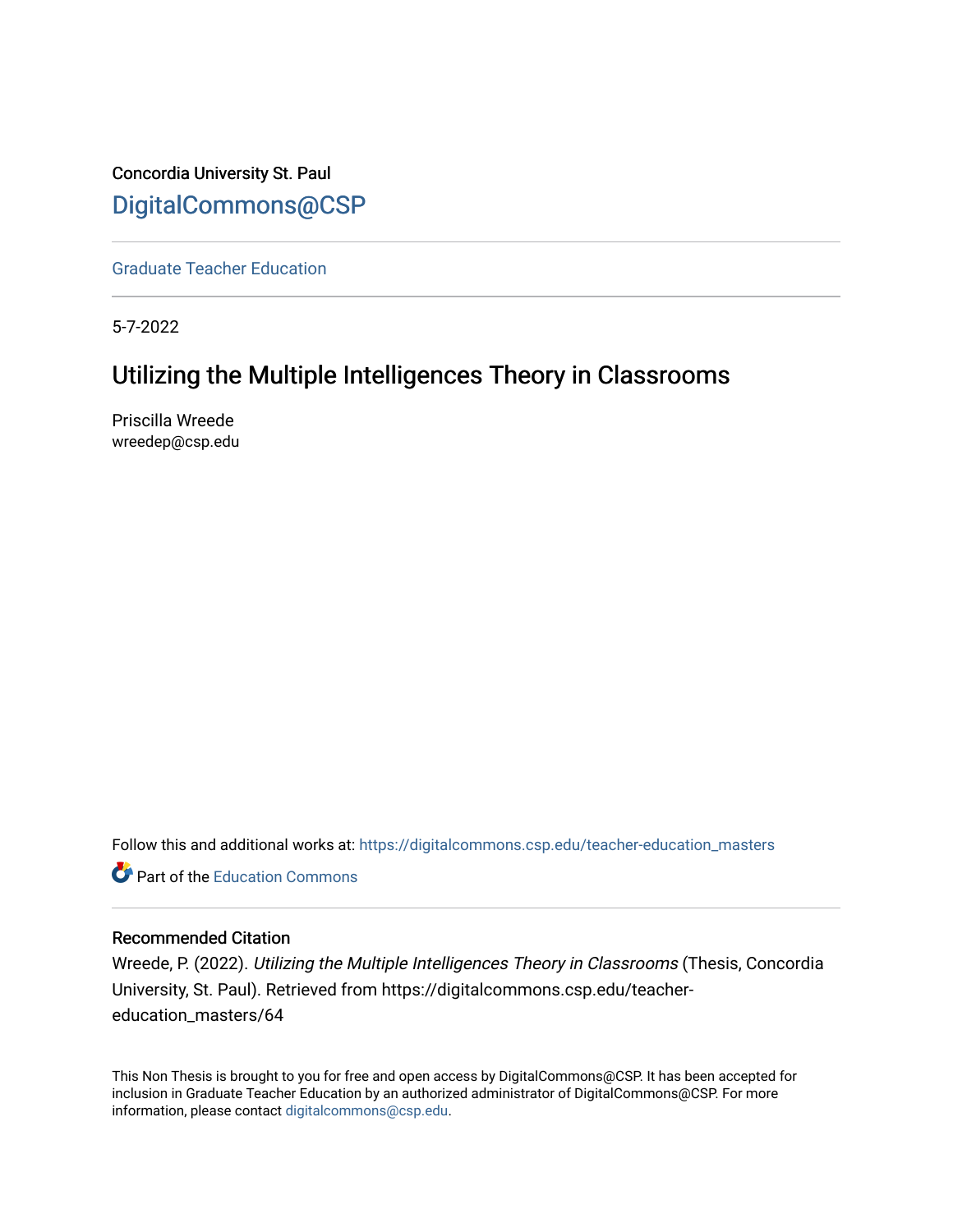## **Utilizing the Multiple Intelligences Theory in Classrooms**

Priscilla Wreede

Concordia University, St. Paul

ED 590: Conducting Research and Completing the Capstone, Cohort #037

Professor Brian Boothe, Ed. D.

Second Reader: Tosca Grimm, Ed. D.

March 2, 2022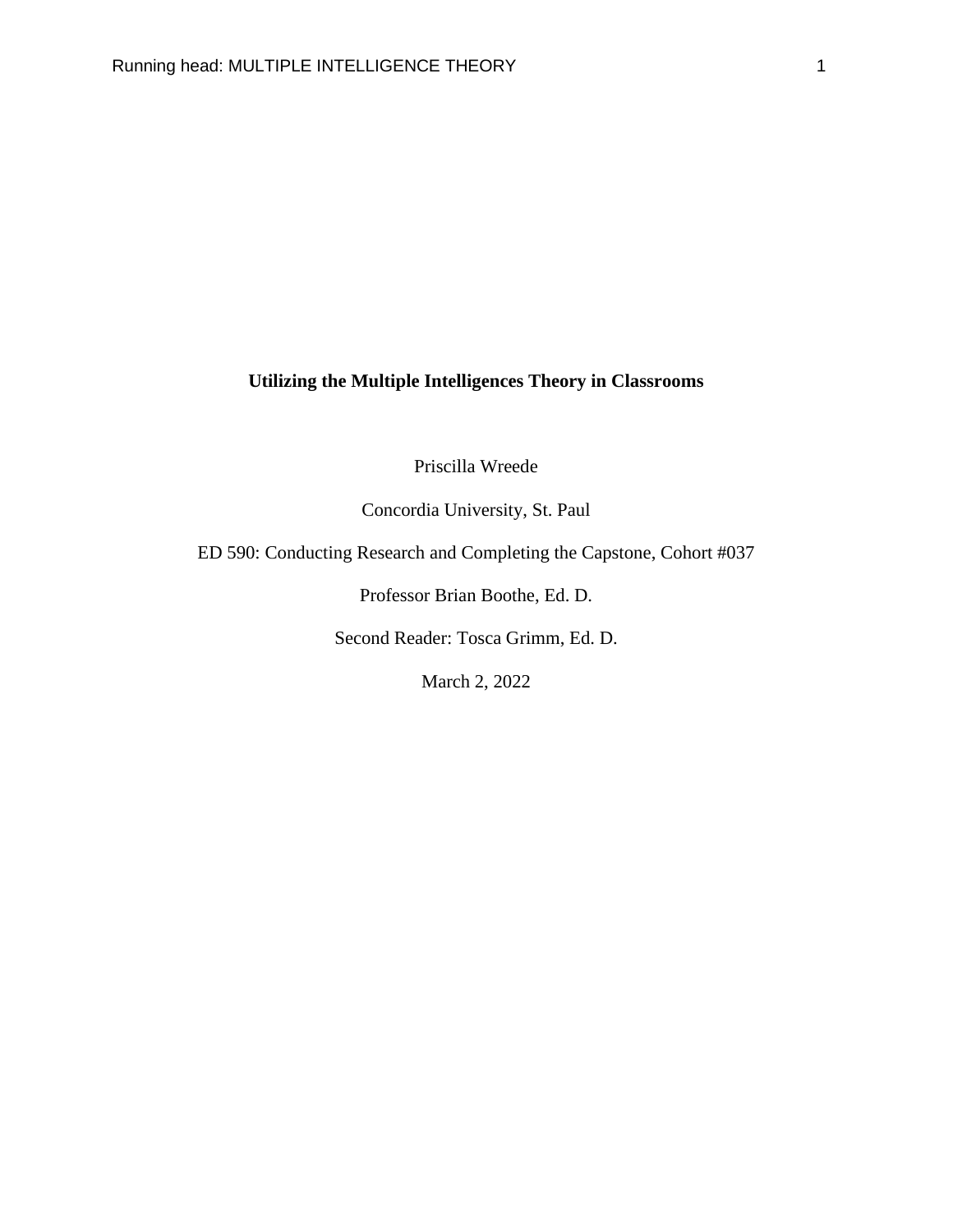| 34 |
|----|
|    |
|    |
|    |
|    |
|    |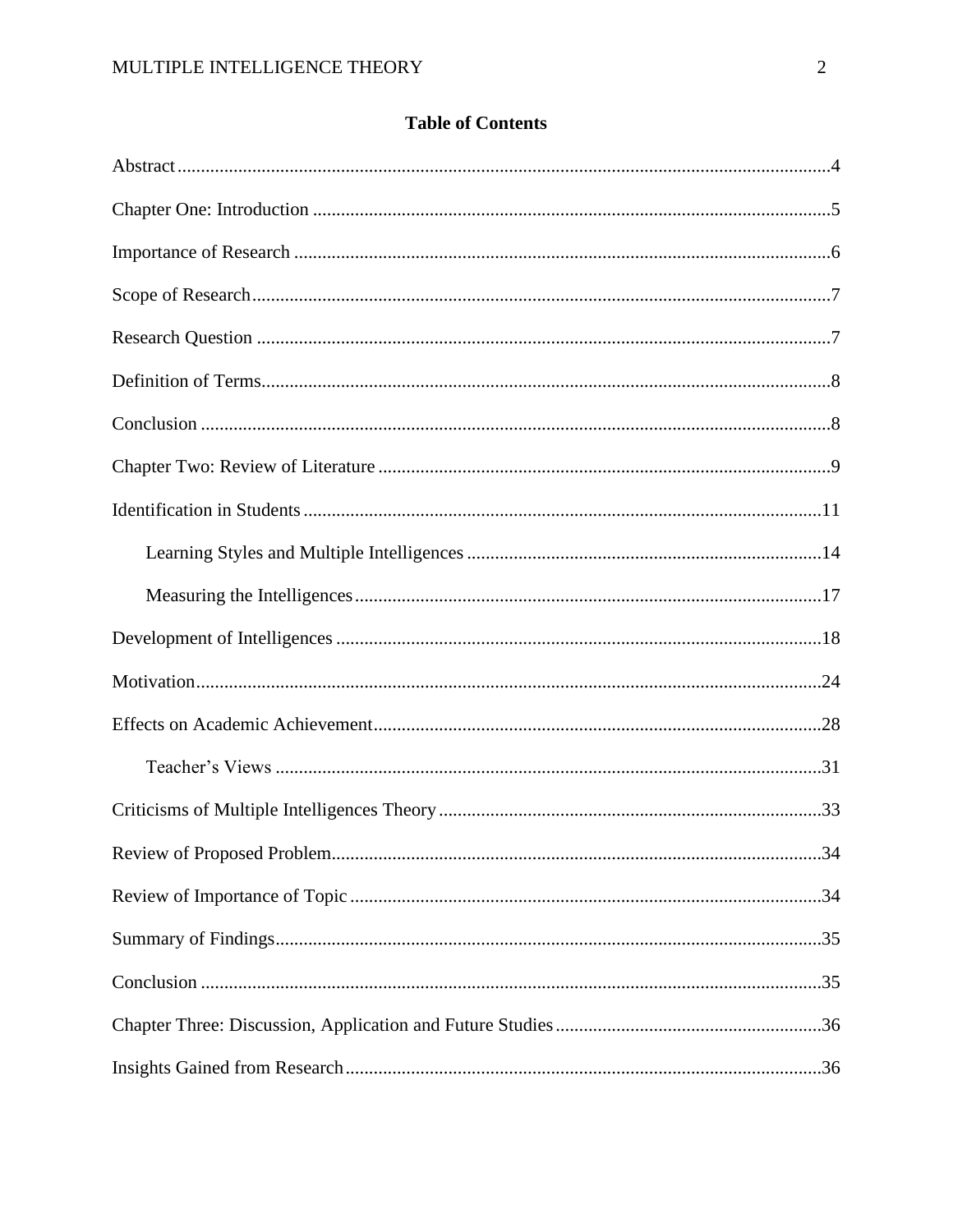## MULTIPLE INTELLIGENCE THEORY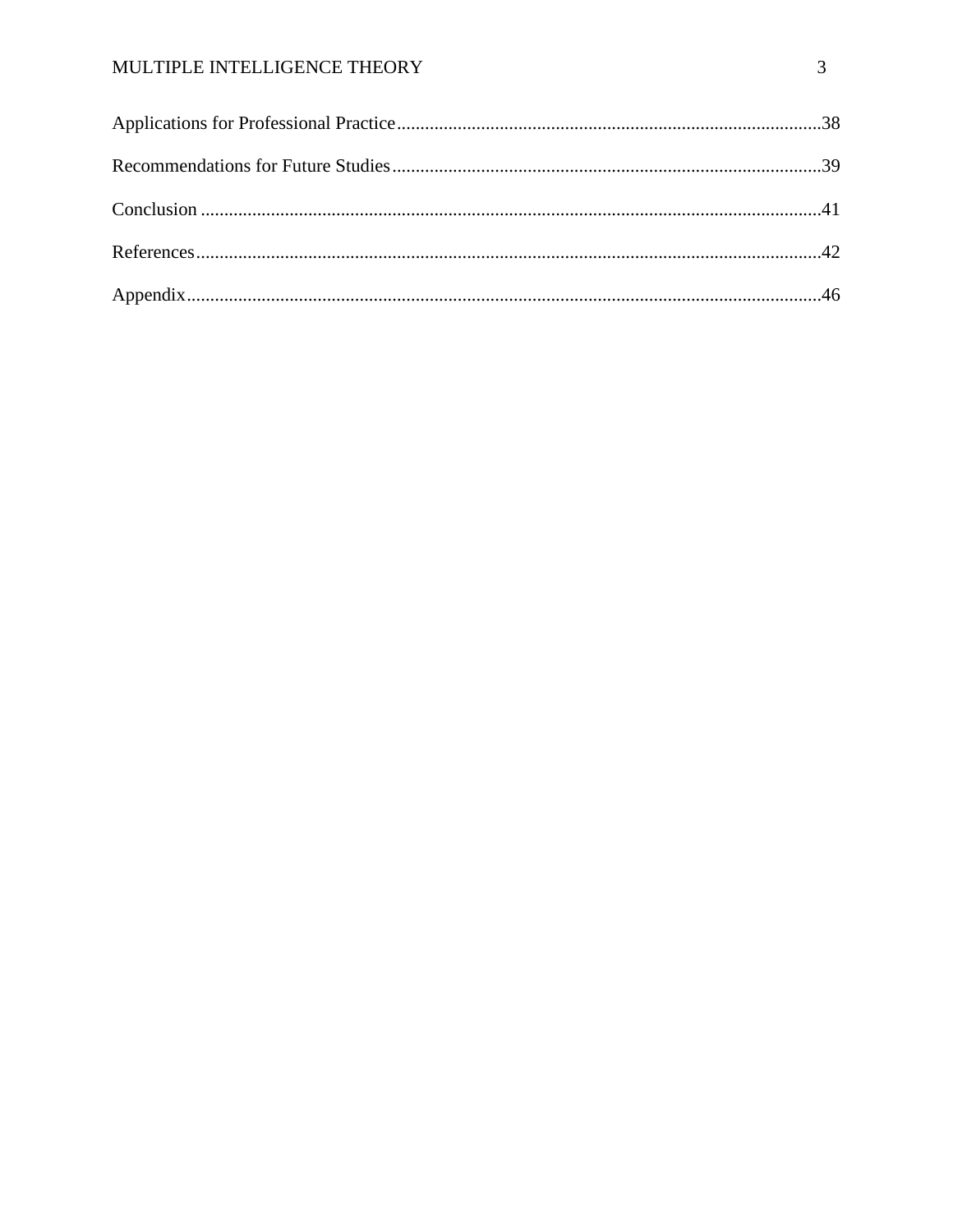#### **Abstract**

Teachers have the seemingly impossible task of providing instruction that meets the needs of each learner in their classrooms. In their quest to provide quality instruction for all, many teachers have started to implement the Multiple Intelligences Theory into their lessons. Several studies have been analyzed to understand how intelligences can be identified and developed in students and how proper implementation of this theory can affect students' motivational levels and academic achievement. The studies showed that when students are aware of their own strongest intelligences and/or their teachers are aware, they are able to develop the intelligences to a higher level. The studies also showed how this knowledge, along with teachers utilizing the Multiple Intelligences Theory in classrooms, improved the motivational levels of the students as well as their academic performance. This research indicated that teachers should educate themselves on the intelligences in order to provide their students with an education catered to their needs. Further research is needed to create a broader body of knowledge for teachers to draw from.

*Keywords:* The Multiple Intelligences Theory, identification, development, motivation, academic achievement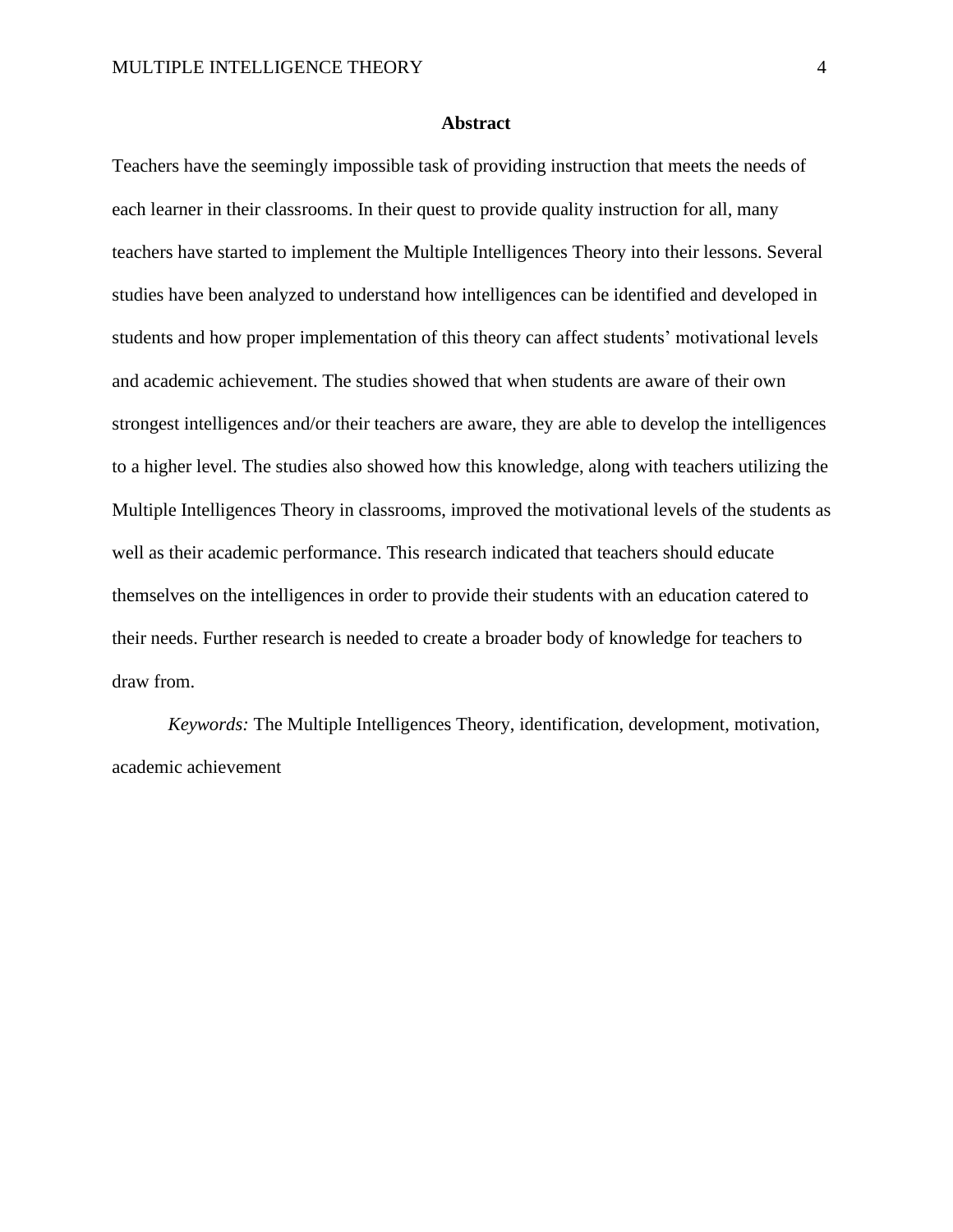Utilizing the Multiple Intelligences Theory in Classrooms

#### **Chapter One: Introduction**

Over the past few decades, the American school system has made many shifts (Hargreaves & Goodson, 2006). In their article *Educational Change Over Time? The Sustainability and Nonsustainability of Three Decades of Secondary School Change and Continuity*, Hargreaves and Goodson (2006) identified five influencers as factors into these changes, one of them being "waves of reform" (p. 1). These 'waves' are the changes in educational methodology which teachers are encouraged to use. Ways of teaching are regularly being challenged as new methods and strategies are introduced. These new methods and strategies can be difficult for veteran teachers to internalize and implement (Hargreaves & Goodson, 2006). However, these practices may be what best prepare students for a successful future. Researchers have looked critically into classrooms and students to discover what schools can and should do to better equip students to be productive members of society. One large change is that teachers are encouraged to present instruction in multiple ways for the sake of more effectively teaching each of the students that walk into their classrooms.

Ever since Gardner published *Frames of Mind: The Theory of Multiple Intelligences* in 1983, the Multiple Intelligences Theory (MIT) has been incorporated into many classrooms. It suggests teachers should know the strengths of their students and create classroom activities to utilize those talents. The reasons for this can be twofold: to better reach a student who is struggling by catering to their strength or to challenge a successful student by encouraging and strengthening their weaknesses. The following research on the Multiple Intelligences Theory will expand upon the identification of intelligences in students, determine whether multiple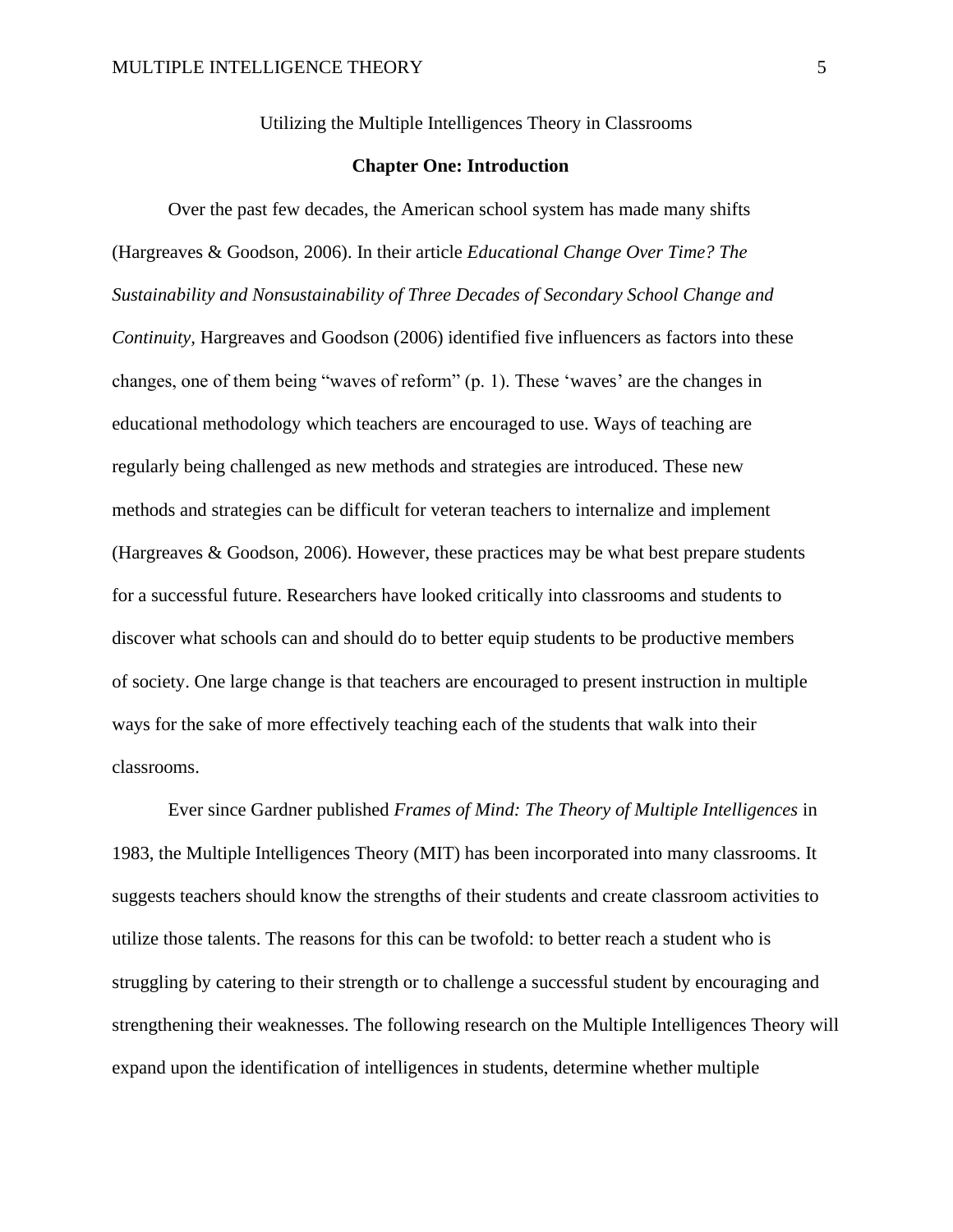intelligences (MI) can be developed, investigate changes in motivational levels of students when the MIT is present in classrooms, and measure the effects this theory can have on student academic achievement.

#### **Importance of Research**

The traditional method of teaching (standing in the front of the classroom and lecturing) is not a very effective way for many students to learn as it typically only caters to one of Gardner's (1983) intelligences. Even so, some studies have found up to 70% of teaching is still done through lecturing (Bordei & Ghiatau, 2014). Not only does this lack student engagement, it also meets the needs of just a small percentage of the class. Yet teachers are expected to guide all students to understanding the presented content. Because traditional lecturing does not meet those expectations, teachers are encouraged to find ways to present content to students which will differentiate and meet the specific needs of each learner in the classroom. One way to meet the needs of a higher number of students is to regularly incorporate the Multiple Intelligences Theory into lessons.

The eight intelligences published by Gardner (1983) are linguistic, logical-mathematical, spatial, musical, bodily-kinesthetic, intrapersonal, interpersonal, and naturalistic. Some consider existential as a ninth intelligence (Leshkovska, 2016). Understanding and identifying these is key in differentiated instruction (DI) (Madkour & Mohamed, 2016). In order to differentiate, teachers should understand which of the intelligences their students are strongest in. This will guide teachers into knowing how each of their students learn most effectively and can aide in writing lesson plans which will best engage their whole class. Additionally, it may be the way in which their students most enjoy learning, which will lead to even higher levels of student engagement and therefore achievement.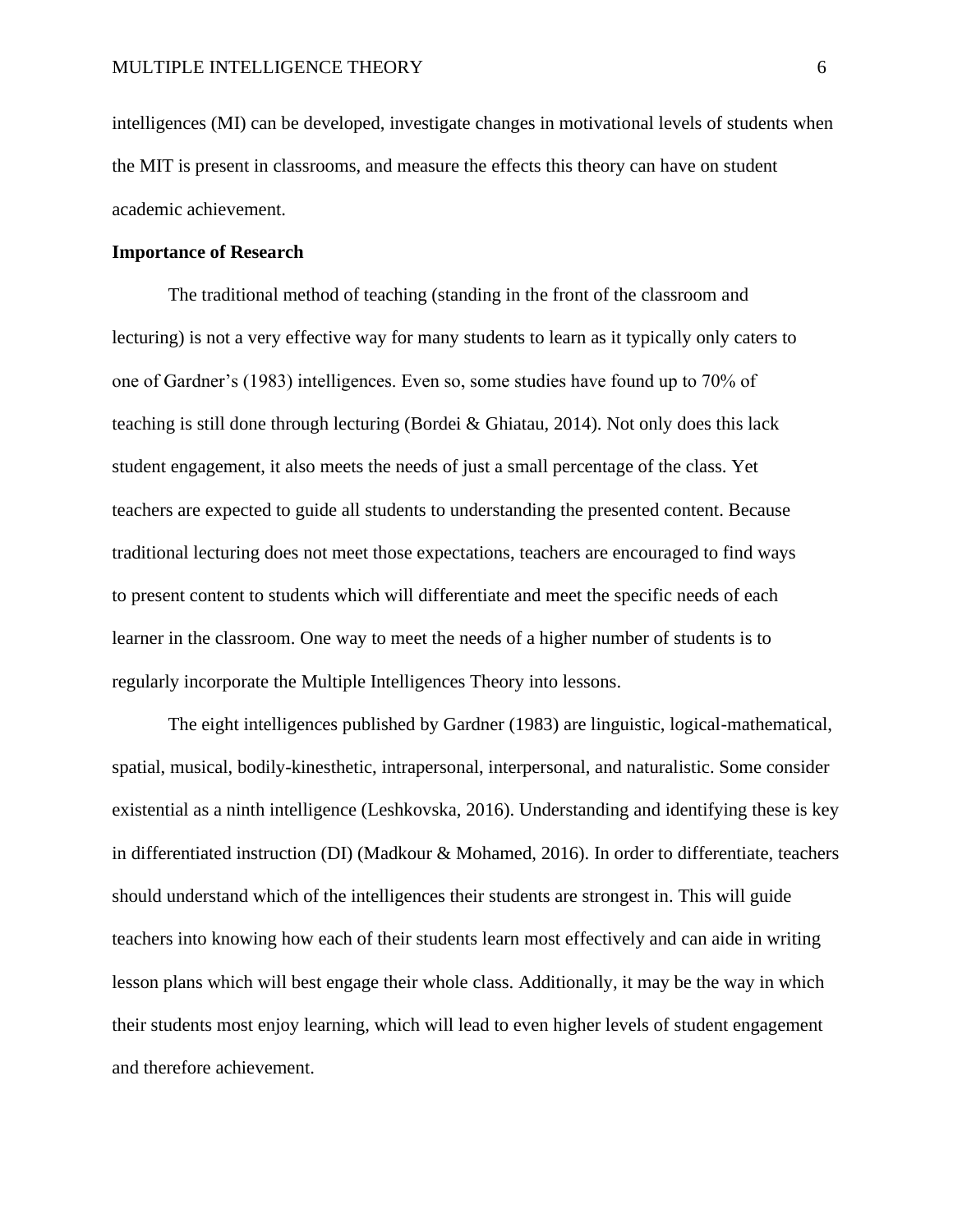## **Scope of Research**

To determine the effects of proper utilization of the MIT in classrooms, this literature review investigates qualitative, quantitative, meta-analytic, and mixed-method studies. These will show the effects and importance of identification of MI in students, how the intelligences can be developed, and the effects utilizing the MIT in the classroom can have on motivation and thereby, student academic achievement. The following studies range from young elementary students to university students, in several content areas, and many parts of the world.

These studies cover a wide range of ages, content areas, and countries. This review of literature does not explicitly research the effects of the Multiple Intelligences Theory on any one of these variables. The wide variations in these studies can be woven together to create a fully comprehensive view of how the Multiple Intelligences Theory ultimately enhances student achievement.

#### **Research Question**

Differentiation is essential for effectively teaching every student. This leads to the question: in light of what is known about differentiated instruction, how can proper understanding, fostering, and implementation of the MIT in classrooms impact student motivation and academic achievement? A good understanding of the Multiple Intelligences Theory and knowing the strongest intelligences of each learner will guide teachers to creating lessons plans which cater to each of their students. This will create a very high level of differentiation. In turn, this knowledge will provide students with higher levels of motivation, deeper levels of understanding and therefore better equip them for future education and living in society.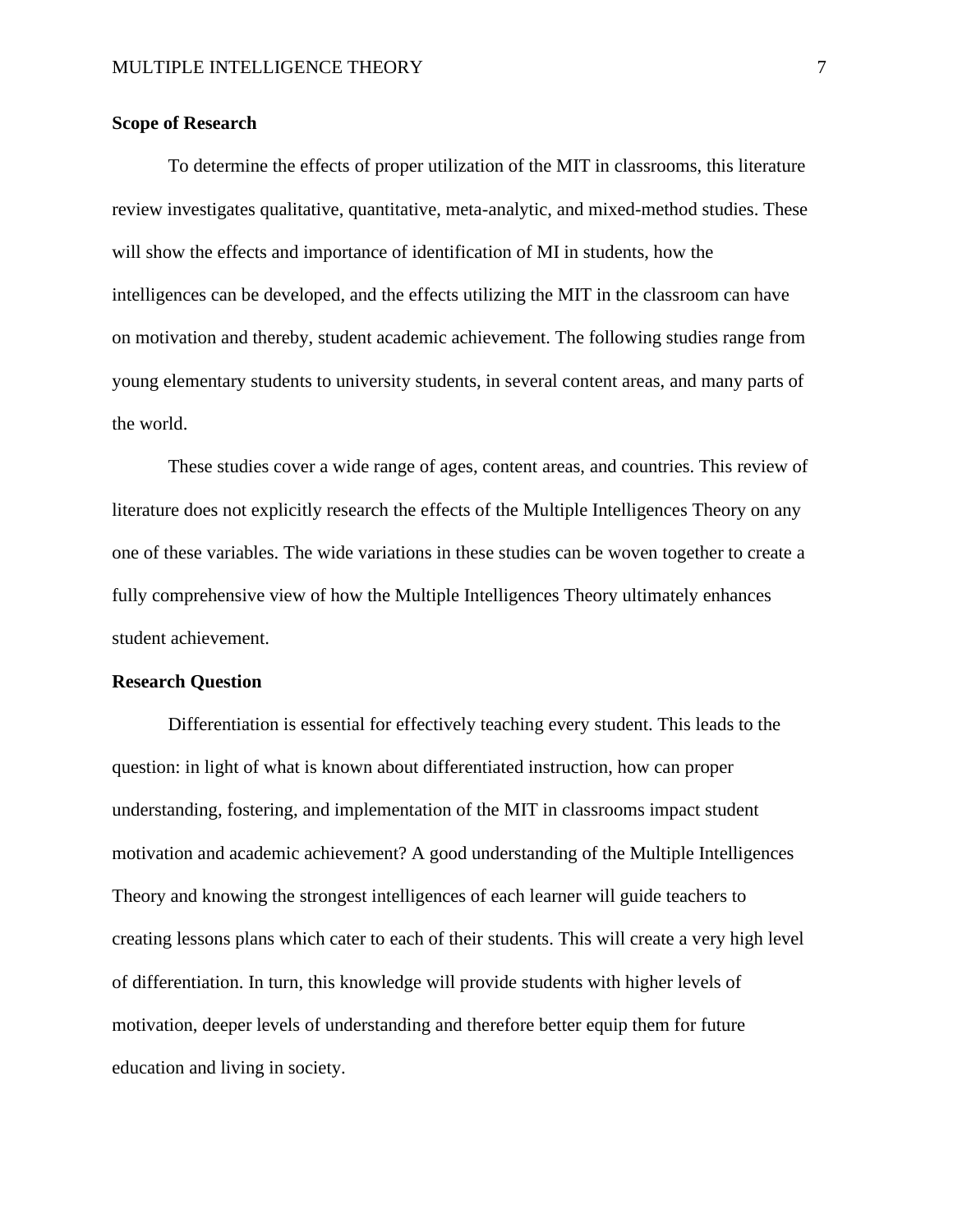## **Definition of Terms**

**Differentiation** is a tool teachers use to ensure they are meeting the needs of all students. They can do this by altering the classroom instruction by a variety of means, such as: the timing of lessons, types of activities, or interests of their students. The goal is to better meet the needs of the learners (Heacox, 2002).

**Intelligence** is the capacity to make products of significance to at least one culture or to solve problems effectively. It does not focus solely on a person's natural intellect but rather their willingness to work through problems or create meaningful works (Gardner, 1983).

**The Multiple Intelligences Theory** is a theory proposed by Gardner (1983) which suggests there are eight different intelligences each person possesses to varying extents (Adcock, 2014). As researchers have continued to study, some, including Gardner, consider there to be more than the eight which Gardner (1983) originally published (Leshkovska, 2016).

## **Conclusion**

Gardner's theory has been heavily researched ever since its publication. As a result of some of this research, teachers have been encouraged to implement the theory into their classrooms. Differentiated instruction is important to meeting the needs of every student and implementing the Multiple Intelligences Theory in classrooms is an effective method of doing so. Understanding the above definitions will help determine the effects implementing this theory can have on student academic achievement.

The following literature review highlights several studies which speak to the effectiveness of knowing students and their strengths. It will discuss how teachers can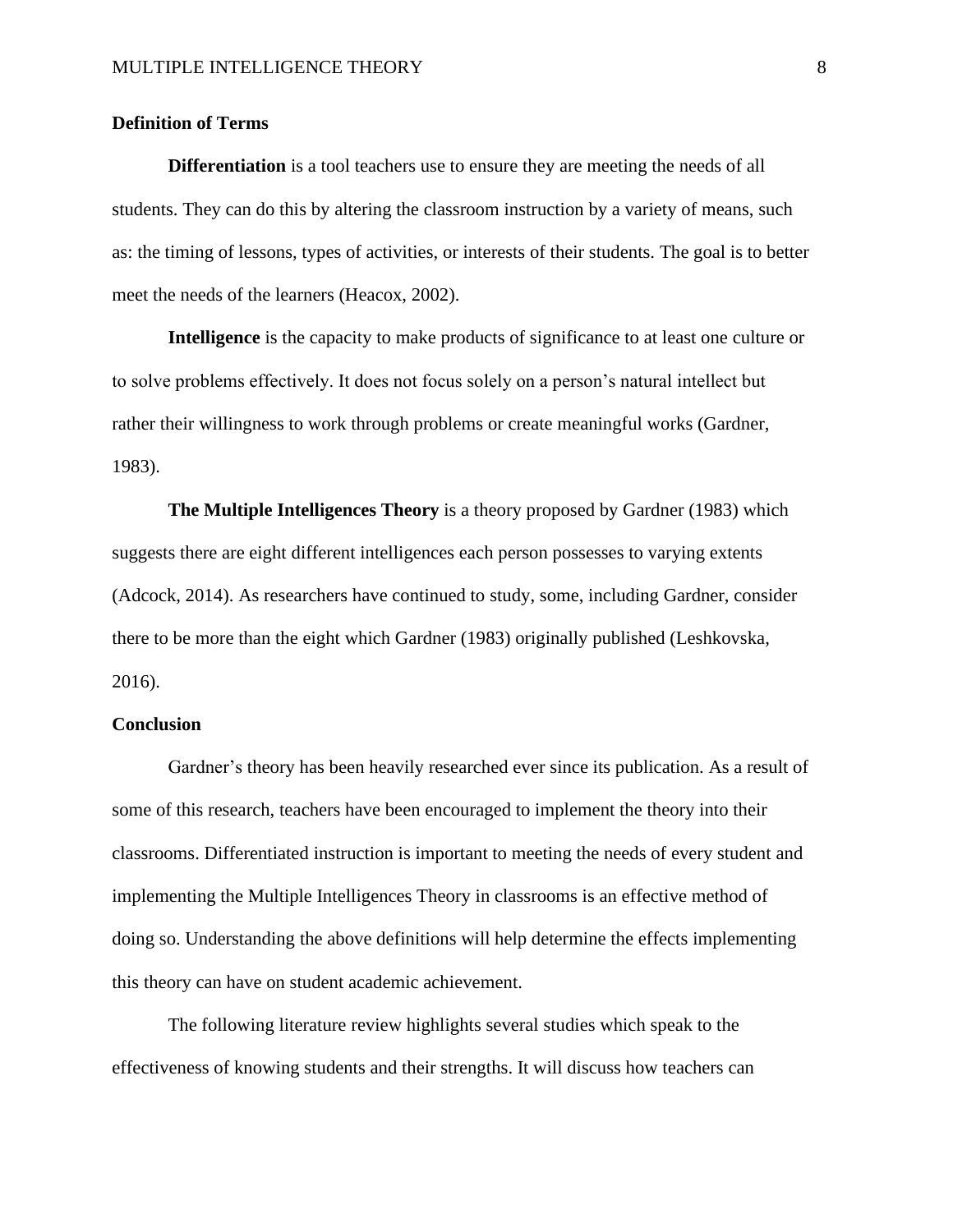identify MI in their classes, how these intelligences can be developed or enhanced, how this knowledge of their intelligences and the use of the MIT can alter students' motivational levels, and the effects it has on academic achievement. The final chapter of this paper will provide potential implications on teaching and suggestions for how teachers can apply this knowledge to their professional practice.

## **Chapter Two: Literature Review**

As previously described, teachers are expected to meet the needs of each student who walks into their classroom. This is a daunting task and requires intentional planning. One method to providing quality differentiated instruction is understanding and implementing the Multiple Intelligences Theory. The following literature review will provide studies which show the ease of identifying intelligences in students, demonstrate how MI can be developed and fostered in students, and discuss the effects the implementation of the MIT in lesson plans and classroom activities can have on academic achievement and motivation. Researchers investigated through several types of studies including qualitative, quantitative, mixed-method, and meta-analytic.

The first portion of this literature review will discuss effectively identifying the MI of students for the sake of writing lesson plans to better meet the needs of students. It is possible to identify the intelligences in students based on studies by Baleghizadeh and Shayeghi (2014), Barbulet (2014), Madkour and Mohamed (2016), Sener and Cokcaliskan (2018), and Xu (2020). A study by Tirri et al. (2013) will discuss the development of tools to measure MI in students. These provide teachers with guidance as to which intelligences to most heavily plan for. Additionally, when teachers see a student is struggling with a particular lesson, knowing the strongest intelligence(s) of that particular student allows for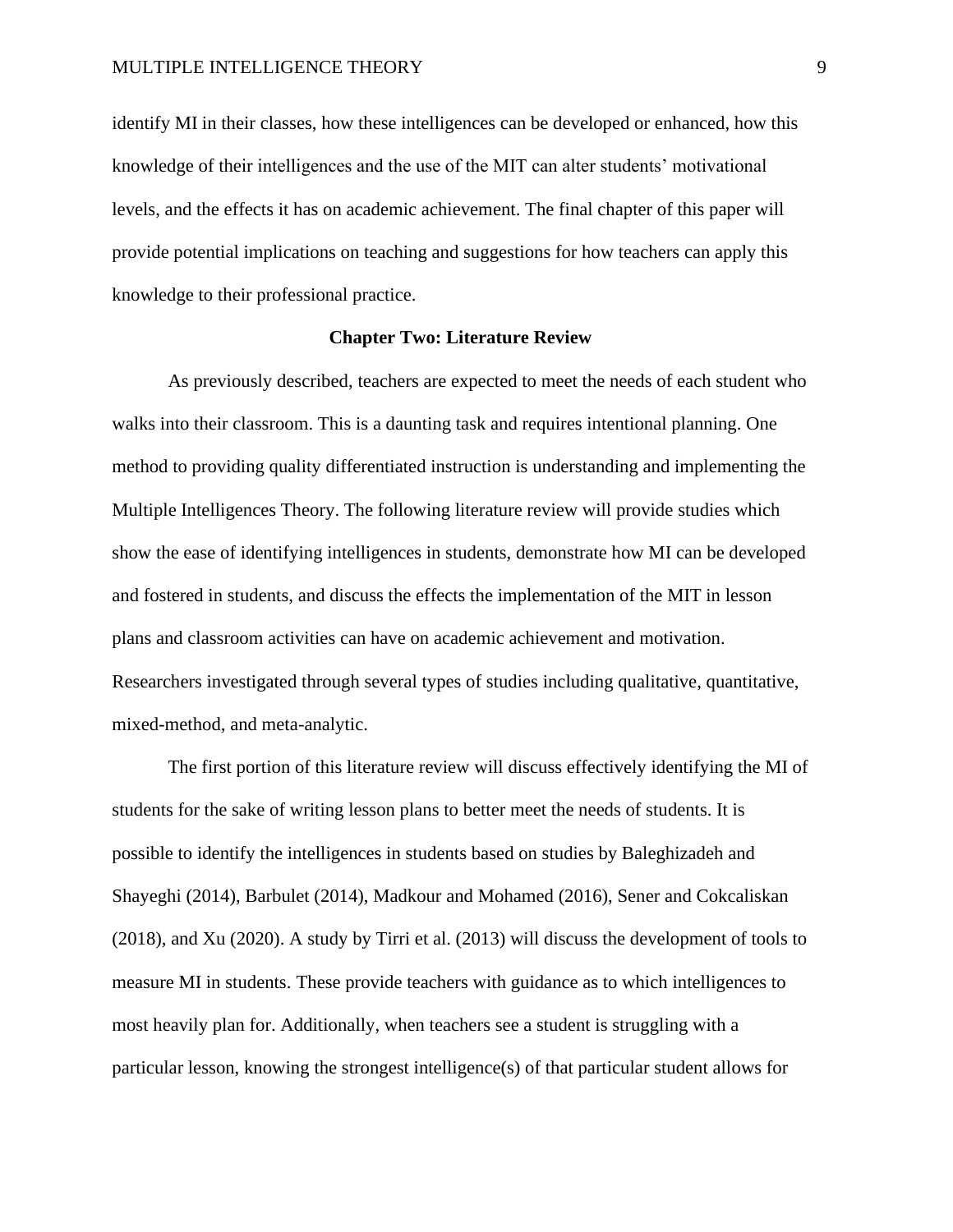the teacher to create an activity which will reach them in a manner they will be more likely to understand.

The second portion of this literature review will highlight how the multiple intelligences can be developed in students. Studies by del Mora-Peréz et al. (2015), Dueñas Macías (2013), Rinis & Vlachos (2020), Setiawan et al. (2020), and Winarti et al. (2018) will show data to explain how teachers can help foster and develop the intelligences in their students through a variety of educational means. This can be done for the sake of challenging high achieving students as well as aiding struggling learners. Each study will provide a unique strategy or new ideas for ways teachers can help students enhance their multiple intelligences.

In the third section of this literature review, studies which speak to the motivational levels of students will be discussed. Luengo-Cervera (2015), Madkour and Mohamed (2016), and Norel and Necsoi (2011) have provided data to show the changes in how much students' motivations for school changed when the MIT was implemented into their classrooms. This will provide guidance on how to aid not only the academics but also the outlooks students have on their educations.

Lastly, this literature review will show the effect incorporating the Multiple Intelligences Theory strategies has on student academic achievement, whether it is positive or negative. The studies by Adcock, (2014), Azid (2016), Batdi (2017), Brijlall and Niranjan (2015), and Inan and Erkus (2017) will show how students' performance changed when the Multiple Intelligence Theory was utilized in lessons. In addition, some of these studies will show information gathered on how teachers' views of their students and their teaching practices changed after implementing the MIT in their own classrooms.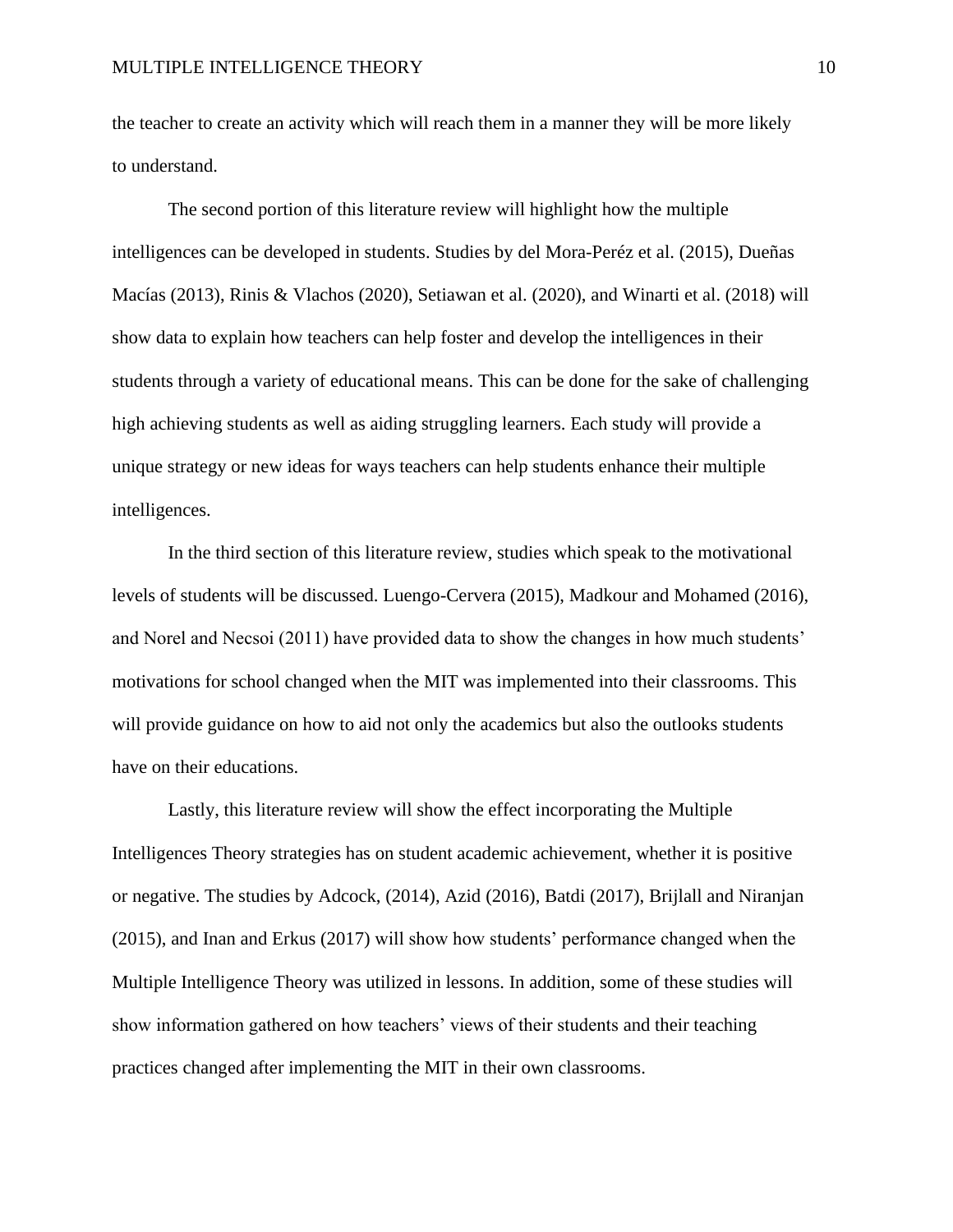## **Identification in Students**

Winarti et al. (2018), whose study will be discussed in the second section of this literature review, stated "identifying students' dominant types of intelligence before they start studying is important to…design appropriate strategies" (p. 123). Teachers cannot determine that the MIT does not have a positive impact on their classroom if they do not know what the strengths of their students are. If a teacher creates lessons to cater to the naturalistic, mathematical, and intrapersonal intelligences when the majority of their class's strengths are interpersonal, bodily-kinesthetic, and spatial, of course the implementation of the MIT will make little impact on the class. Proper identification is essential for the Multiple Intelligences Theory to be an effective teaching tool.

The following studies by Baleghizadeh and Shayeghi (2014), Barbulet (2014), Madkour and Mohamed (2016), Sener and Cokcaliskan (2018), and Xu (2020) will further show how MI can be identified in students. They will corroborate the above quote by Winarti et al. (2018) and speak to the importance of teachers having accurate information. Additionally, Baleghizadeh and Shayeghi (2014) and Sener and Cokcaliskan (2018) will discuss the relationship they did or did not find between learning styles (LS) and multiple intelligences.

Xu (2020) conducted a quantitative study with the expressed purpose of identifying the MI of university students in China "to provide teachers with a better understanding of their students to help them develop their learning abilities…" (p. 66). Xu (2020) provided a MIT questionnaire to 359 freshman and sophomore students. This allowed time during the following years in the students' education for further research on the matter. Xu (2020) argued that students will know their MI better than anyone else, at least at the age of these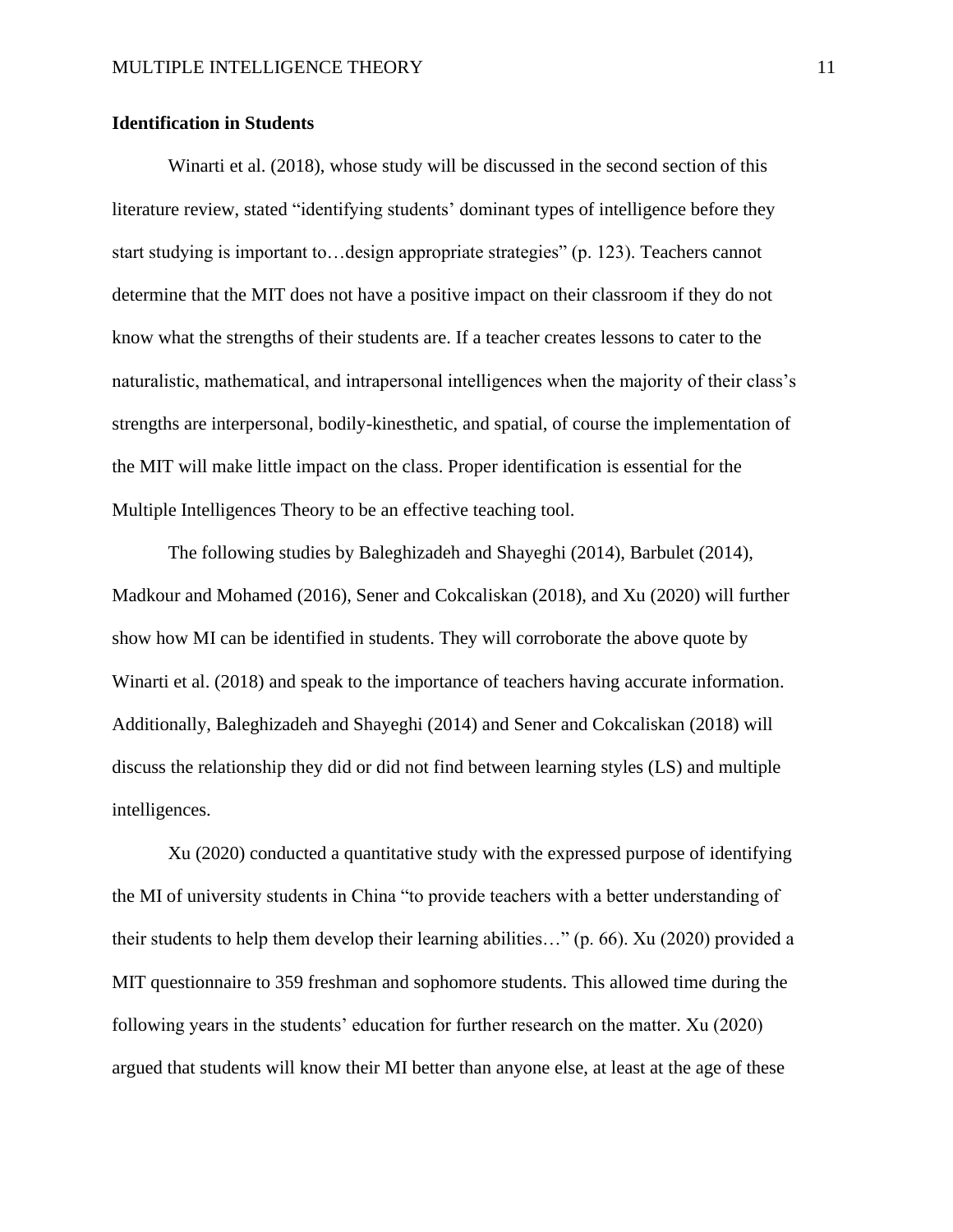participants. As opposed to later studies, Xu (2020) addressed the reliability of their questionnaire. The questionnaire was downloaded and edited to be completed most accurately by students, having a reliability value of .917.

The findings of this study showed the strongest MI among the students were musical, interpersonal, intrapersonal, and linguistic (Xu, 2020). As previously mentioned, this study was conducted for the purpose of aiding the faculty at the university to better teach their students. Xu (2020) gives several recommendations which align with the importance of this topic, such as how utilizing the MIT will help students develop their intelligences and teachers should pay attention to their students' strengths to ensure that they are effectively teaching each pupil. A suggestion for further work with this study could be to develop an experiment with the data. The study felt abrupt and incomplete. If the researcher composed a hypothesis or conducted another study to compare to the outcomes of this one, there may be more implications for this data on an international level.

A similar nonexperimental, quantitative study done in Romania by an English language teacher sought to identify the types of intelligences most prevalent in their classes and therefore guide them in the best ways to adjust their instruction (Barbulet, 2014). The teacher who conducted the research did so on their own English language classes. The students were between the ages of 11 and 15 in fifth through eighth grade (Barbulet, 2014). The researcher seemingly chose this group of subjects based on two criteria: convenience and to learn how to better support their classes.

 Before the researcher analyzed the data they collected, they provided a brief literature review and suggested several additional ways to identify the intelligences of students. Barbulet (2014) did admit "there is no 'megatest' that can provide a comprehensive survey of the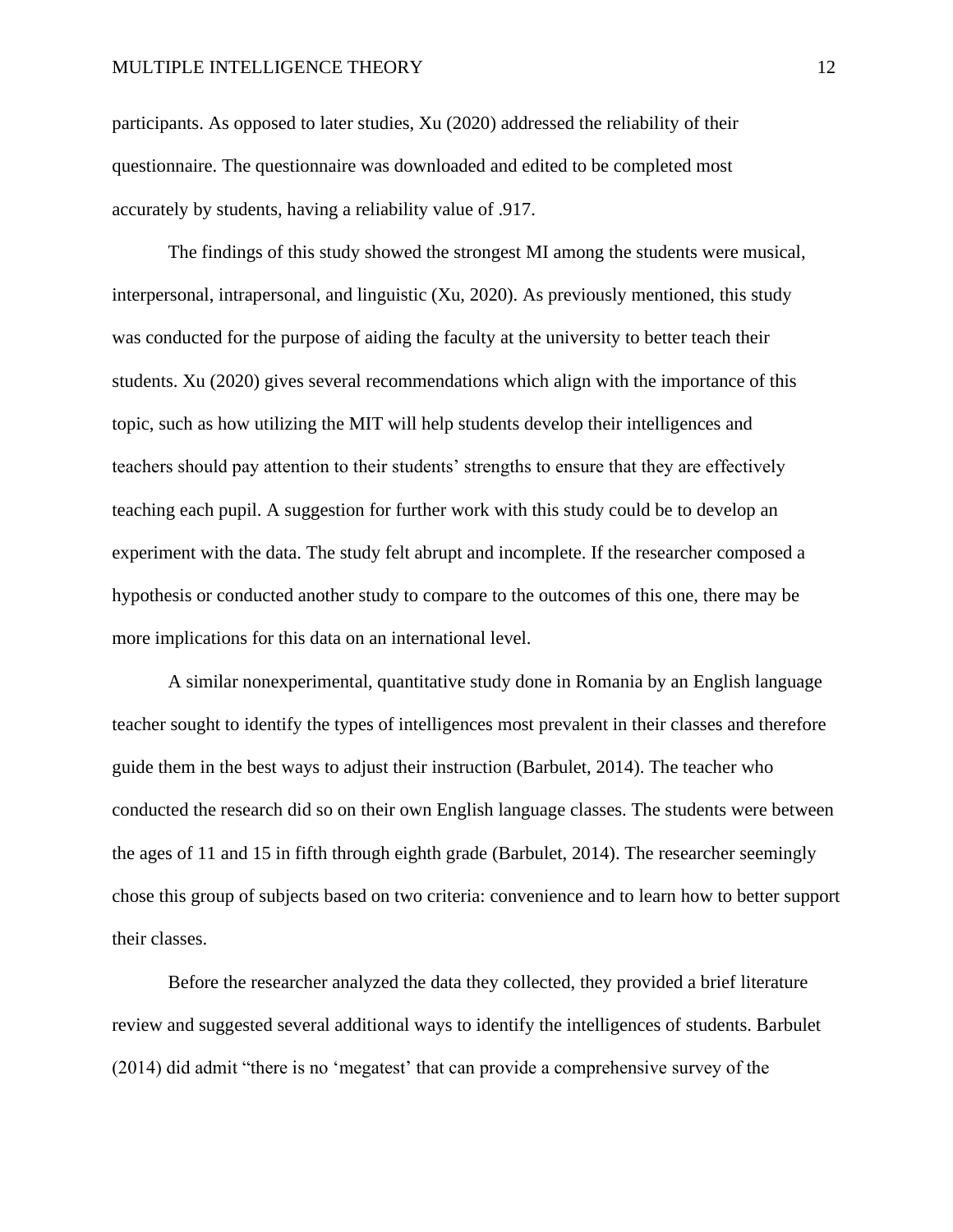students' multiple intelligences" (p. 25). The researcher provided their chart which lists each intelligence and its characteristics. They suggested its use in conjunction with other means to learn about the student, such as speaking with the student, their parents or previous teachers, or looking at academic performance (Barbulet, 2014). The researcher also noted there are several MI surveys available through the Internet or books. Part of their research included searching for and/or adjusting questionnaires for the age group with which they worked to create one as effective as possible. Barbulet (2014) also needed to adapt their final survey into the native language of their students.

The findings of this study showed the researcher what intelligences their students were the strongest in (Barbulet, 2014). This provided the researcher with valuable information about how to plan lessons and how to provide DI for their class. There are several aspects this study lacked to be fully comprehensive, though the researcher did not discuss them. Barbulet (2014) never provided the final questionnaire given to the students. Rather, they discussed several different options and mentioned they opted for a questionnaire. Additional information about the Romanian school system, the type of school students were enrolled in, or socioeconomic information of the participants may shed different lights on the study. Similar to the study above conducted by Xu (2020), this study felt as though it ended abruptly. Both studies could be used as the framework for future experimental research. Following studies will discuss the effects of proper identification after experimental or quasi-experimental research.

Madkour and Mohamed (2016) created a quantitative, quasi-experimental study which sought to identify the MI of college students in Saudi Arabia to understand how this information correlated to their motivation levels. The idea for this research came after they noted much student frustration in English classes (Madkour & Mohamed, 2016). The 108 students were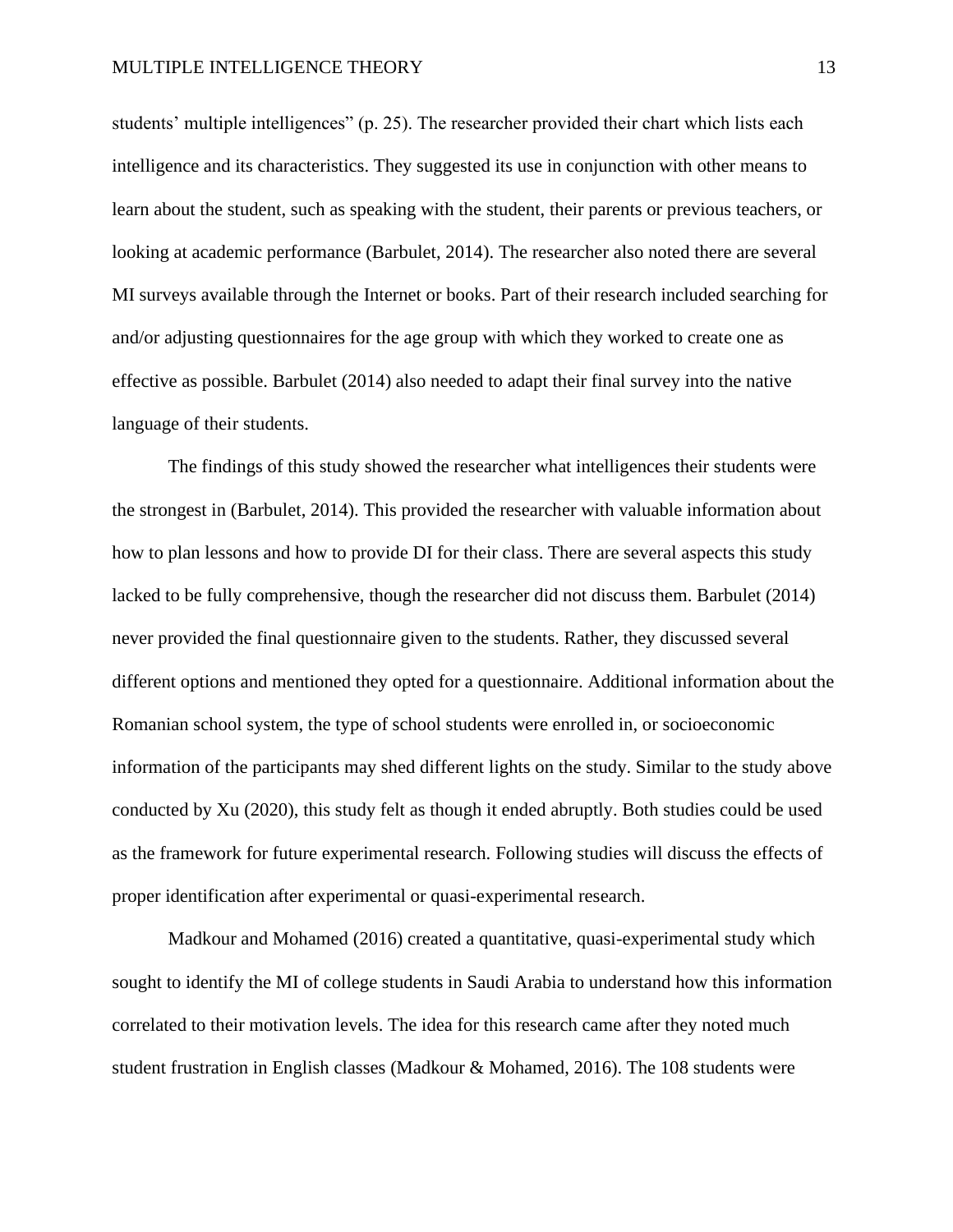divided into two groups where one group continued classes in a "traditional" manner and the other group only studied English after having identified their MI through a questionnaire (Madkour & Mohamed, 2016, p. 97). Teaching strategies were divided into traditional versus cognitive, and the MIT was implemented into the experimental classroom. Preparation for the study showed traditional teaching strategies were used 87% of the time, meaning activities catering to the Multiple Intelligences Theory did not happen often (Madkour & Mohamed, 2016). The results did show students in the experimental group were more motivated and achieved higher academically. This data will be discussed later in the literature review with other studies which provide data on students' motivational levels and academic achievement.

## *Learning Styles and Multiple Intelligences*

Learning styles and multiple intelligences are similar, but they also have their differences. Gardner (1995) set their MIT apart from LS by describing styles as a strategy a person can utilize in any area while an intelligence is a capability within a certain content. These studies by Sener and Cokcaliskan (2018) and Baleghizadeh and Shayeghi (2014) will both show a positive correlation between LS and MI. While that was the case, it was never categorized as 'strong' but rather 'moderate' or 'weak' (Baleghizadeh & Shayeghi, 2014). As these studies will show, identification of a student's LS and MI may correlate, and they can work together. However, they are not the same and should not be thought of as such. Through their research, Sener and Cokcaliskan (2018) noted a large difference between genders on the LS survey. However, there was not a significant difference between genders in the MI inventory. This provided further verification to show they are not the same.

Sener and Cokcaliskan (2018) as well as Baleghizadeh and Shayeghi (2014) sought to know if there was a correlation between MI and LS. Each group of researchers conducted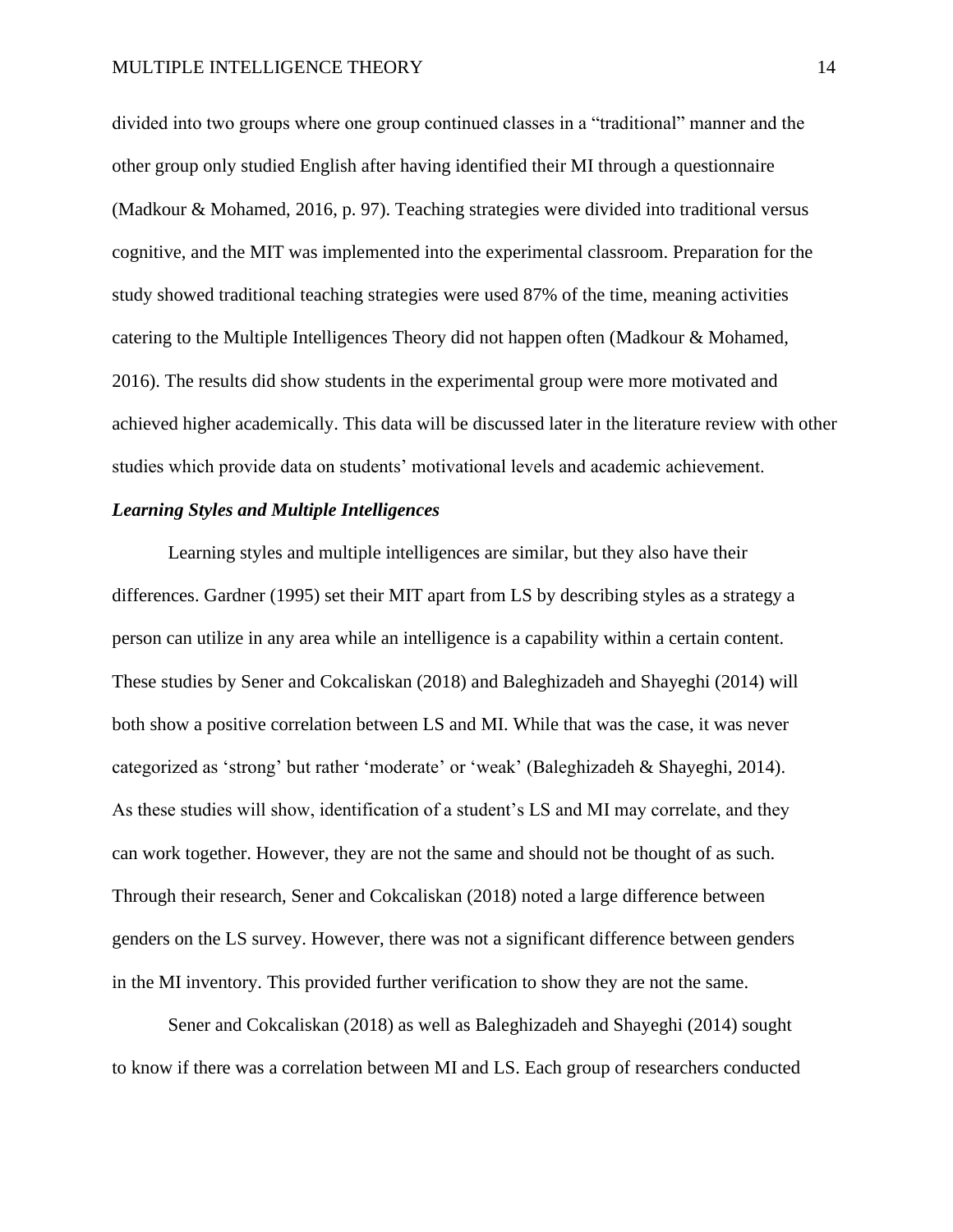quantitative studies. Sener and Cokcaliskan (2018) gave 88 students between fifth and eighth grade two questionnaires, while Baleghizadeh and Shayeghi (2014) gave their two questionnaires to 203 Iranian adult English learners. First, both teams gave students the "Perceptual Learning-Style Preference Questionnaire" (Baleghizadeh & Shayeghi, 2014, p. 258; Sener & Cokcaliskan, 2018, p. 128). Then students completed a MI inventory. Each team of researches opted for different MI surveys.

The participants in the study by Sener and Cokcaliskan (2018) were highest in naturalistic, visual, and kinesthetic intelligences. This was expected by the researchers as the participants lived in a small village where nature is highly influential in their daily lives (Sener & Cokcaliskan, 2018). Sener and Cokcaliskan (2018) noted the benefits for a student of being aware of their own strengths and weaknesses – both in LS and MI – stating "this can also allow them to develop self-confidence, self-respect, self-regulation, etc. and [a] positive attitude toward learning" (p. 131). This study did show a moderate positive correlation between LS and MI in the students (Sener & Cokcaliskan, 2018). In their recommendations, the researchers reiterated that teachers can improve their teaching practice to meet the needs of their learners more effectively with this knowledge of their students (Sener & Cokcaliskan, 2018).

Many of the limitations or recommendations in this study stem from its location. While they never stated a hypothesis, the authors admitted they anticipated naturalistic, visual, and kinesthetic intelligences to be the most prevalent (Sener & Cokcaliskan, 2018). Should this study be replicated in another demographic, the results will likely be different. This study could be expanded on by measuring the effect knowledge of their own MI had on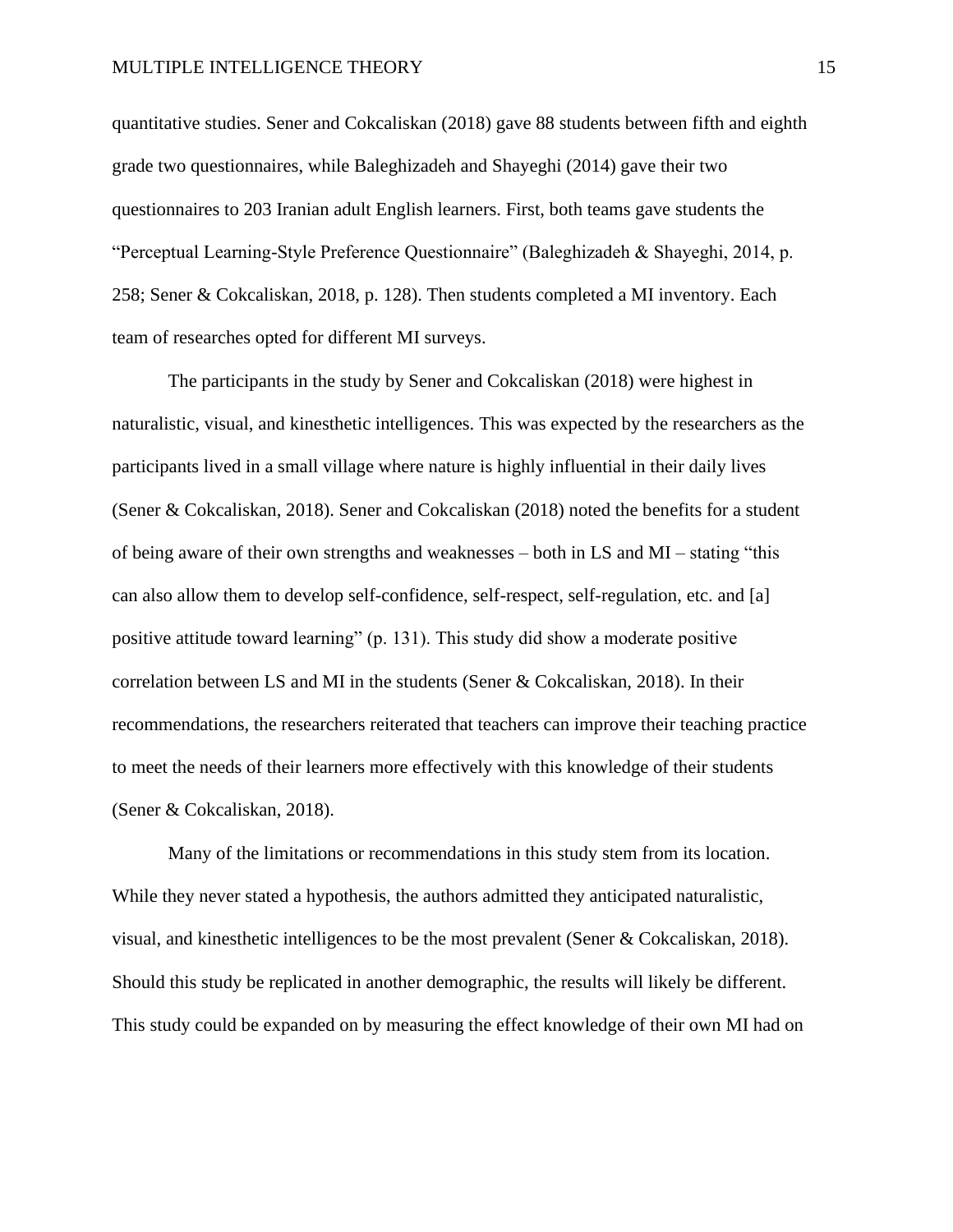students' academics, much like the previously discussed study by Madkour and Mohamed (2016).

The aforementioned study performed by Baleghizadeh and Shayeghi (2014) followed a very similar methodology and yielded similar results. After their analysis of the data, the researchers concluded there was a weak to moderate correlation between Learning Styles and Multiple Intelligences (Baleghizadeh & Shayeghi, 2014). The spatial and musical intelligences had no significant correlation to any learning style (Baleghizadeh & Shayeghi, 2014). Similar to the research done by Sener and Cokcaliskan (2018), this research would also benefit from being tested on students of different ages, in different content areas, and/or in different countries.

The most different aspect from Baleghizadeh & Shayeghi,  $(2014)$  is their section on "pedagogical implications" (p. 262). They called out several different people (not just teachers) involved in education and challenged them to utilize the Multiple Intelligences Theory more frequently. They suggested curriculum developers should work to write curricula which includes the MIT and implied syllabus designers should plan time in courses to allow teachers to get to know the intelligences of their students (Baleghizadeh  $\&$ Shayeghi, 2014). They also stressed the importance of teachers to know their own strongest intelligences as this likely affects how they teach (Baleghizadeh  $\&$  Shayeghi, 2014). This is corroborated by Adcock (2014), whose study will be discussed at length later. The teachers' knowledge of their own strongest intelligences impacted how they taught (Adcock, 2014). Of course, the most important aspect is students recognizing their own strengths and weaknesses (Baleghizadeh & Shayeghi, 2014). They stated students "have to learn how to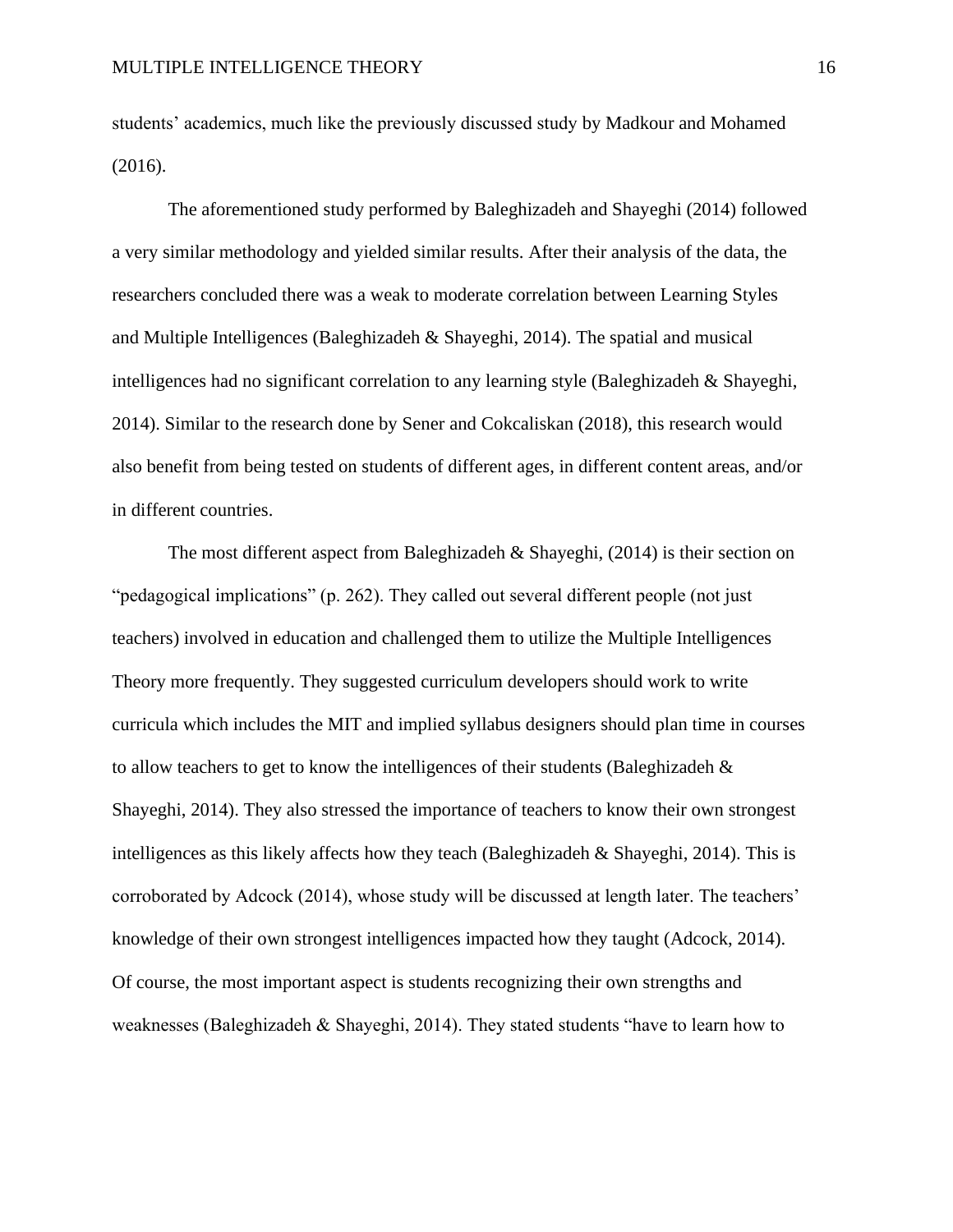take advantage of their abilities and how to overcome their learning difficulties," which can lead to a better outlook on learning (Baleghizadeh & Shayeghi, 2014, p, 263).

## *Measuring the Intelligences*

The above studies have shown how the identification of MI in students can be beneficial to them and their learning. In their qualitative study, Tirri et al. (2013) worked to create a tool which could be used for students to self-evaluate their MI. They used Gardner's MIT as the basis to build their assessment. In their publication *Multiple Intelligences: Can They be Measured?*, Tirri et al. (2013) stated "students' perceptions of and beliefs about themselves as learners…are primary dynamic aspects in their personal learning processes," and this "can serve as an empowering tool" (p. 441). This reiterates what the above study by Baleghizadeh and Shayeghi (2014) alluded to; students learn best when they have an understanding of how they learn best.

To answer the question proposed in their title, Tirri et al. (2013) constructed an instrument with which to measure MI in students based on some which had already been created. They presented one of their questionnaires to universities and another to secondary vocational schools in Finland (Tirri et al., 2013). They analyzed the data from both questionnaires as they looked for questions or activities which may have been too specific, too broad, too wordy, etc. (Tirri et al., 2013). These researchers admitted no fixed result will answer their question, but their research indicated the usage of such tools warrants further research and development (Tirri et al., 2013).

Once MI are identified in students, using the tools presented by Tirri et al. (2013) can give teachers an idea of how strong students are in those specific intelligences. The section of this literature review to follow will discuss how teachers can work with their students to develop the MI and grow stronger in particular intelligences.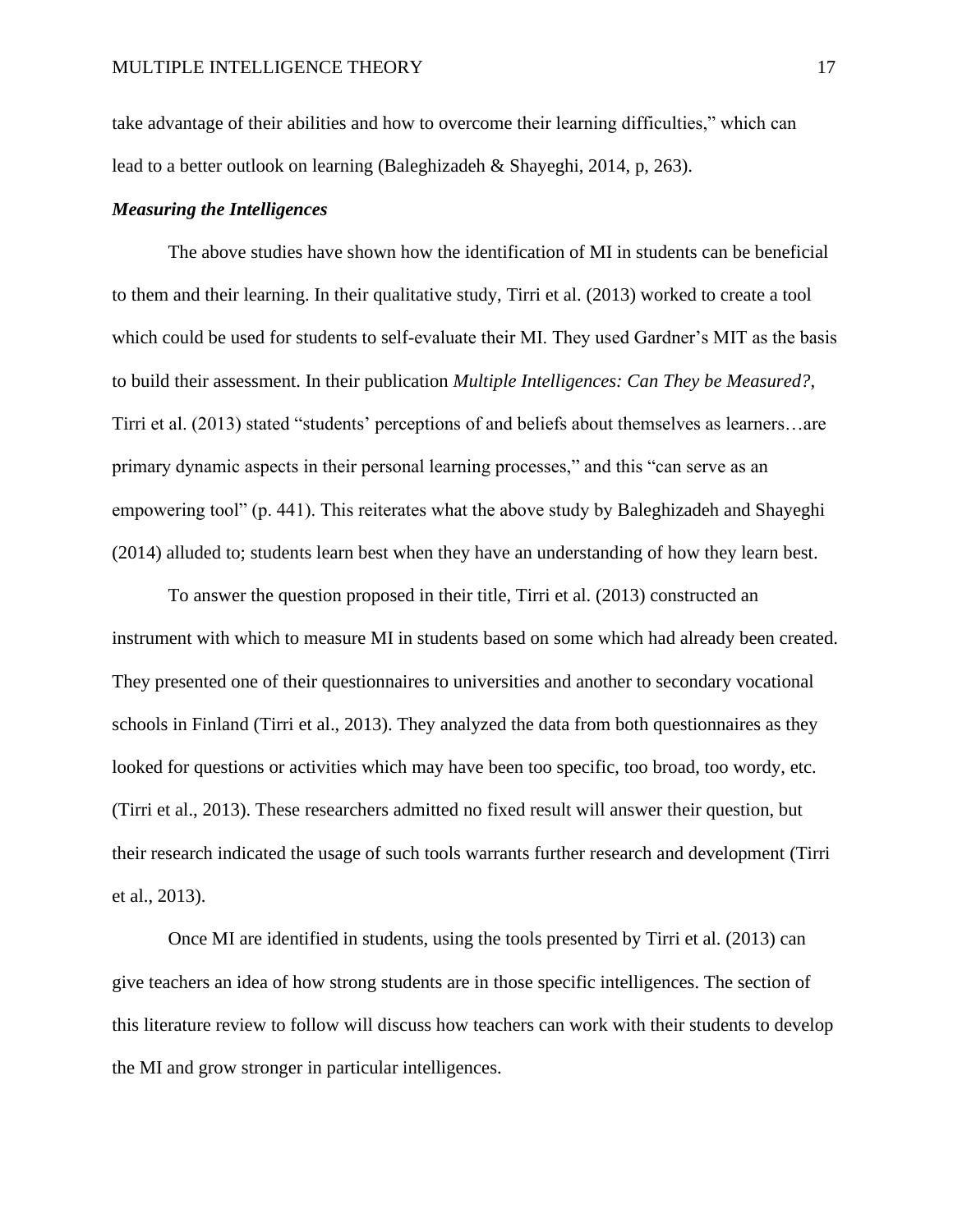## **Development of Intelligences**

The second portion of this literature review will examine studies done by researchers who included a focus on the development of the Multiple Intelligences. Madkour and Mohamed (2016) stated "Gardner argued that learners not only have multiple intelligences, but they can also develop such intelligences through education" (p. 94). Barbulet (2014) agreed saying students can develop all intelligences to a "reasonable level of competence" (p. 25). Once a student's MI is identified, it can be developed (or weakened according to Dueñas Macías [2013]), either for the sake of enhancing their weakest intelligence or maturing their strongest to an even higher level.

The following studies were conducted by del Mora-Peréz et al. (2015), Dueñas Macías (2013), Rinis and Vlachos (2020), Setiawan et al. (2020), and Winarti et al. (2018). All studies, with the exception of Setiawan et al. (2020), provided strategies to foster MI in students as well as the data they gleaned. Setiawan et al. (2020) discussed the need for curricula which provides variance. This is necessary not only for the sake of engaging the classes, but also to help prepare students to be successful in their adult lives and society.

It is necessary for teachers to understand how intelligences can be developed to aid in the creation of activities to support the MIT. Students will benefit from activities to both support and challenge their capabilities within each intelligence. A mixed-method research study from Spain suggested these intelligences can be developed (del Mora-Peréz et al., 2015). This study researched the effect a particular video game, *Naraba Word*, had on the intelligences of over a hundred first and second graders.

 Teachers have mixed feelings about video games. They can serve as a major distraction for students however, they can also be a valuable educational resource. Setiawan et al. (2020),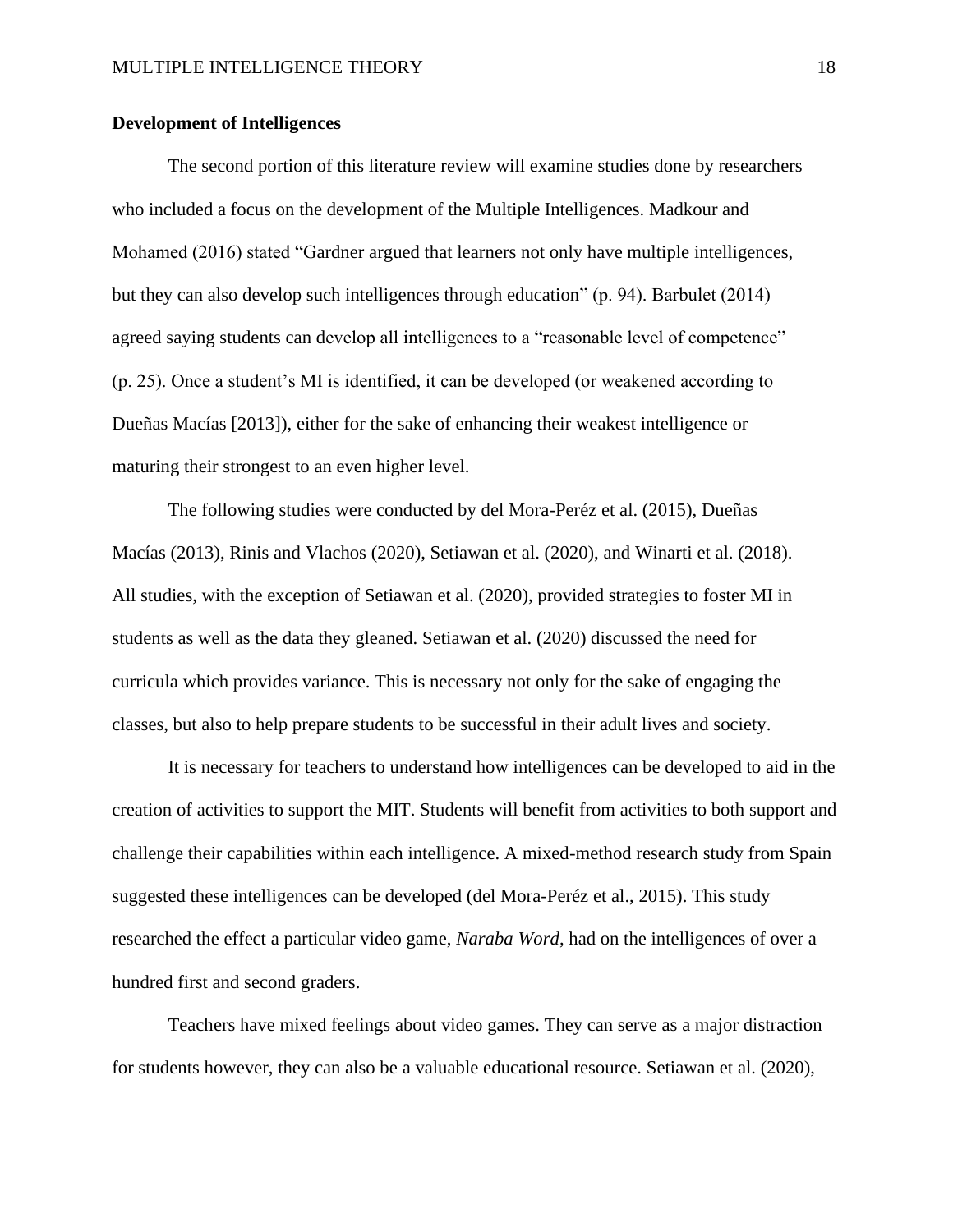whose study will be discussed in-depth later, stated, "teachers can maximize the potential of early childhood intelligences simultaneously through learning that is useful and fun" (p. 611). The game del Mora-Peréz et al. (2015) selected underwent thorough analysis to determine whether or not it was appropriate for the study. The team selected 40 missions within the videogame, ensuring "all missions required the simultaneous activation of several intelligences" (del Mora-Peréz et al., 2015, p. 253). The experiment, which included a control group of 20 students, was broken into two phases, the first of which included an "initial diagnosis of subjects" (del Mora-Peréz et al., 2015, p. 252). Students were given a questionnaire to determine their base level of each intelligence. Phase one also included the implementation of the experiment. For seven months, this video game was played in the classroom for one hour per week (del Mora-Peréz et al., 2015). Phase two consisted of the research team retesting the intelligence levels of students after the experiment and comparing the results of the experimental and control groups (del Mora-Peréz et al., 2015).

 In phase two of the experiment, the researchers noted "the comparison of means between both phases makes it clear that all intelligences improve with this videogame" (del Mora-Peréz et al., 2015 p. 258). While the data collected clearly showed MI were developed in these young students, there are several other factors to take into account. The researchers noted several limitations in their publication. One limitation was these games must go through intensive review to determine their potential effects (del Mora-Peréz et al., 2015). This process can be very timeconsuming and tedious, making it difficult for teachers to complete. The authors also noted it was difficult to measure changes in linguistic intelligence due to the game not including "specific activities to work in the 'Spanish Language'" (del Mora-Peréz et al., 2015, p 265). They also admitted this research could benefit from a larger sample size (del Mora-Peréz et al., 2015).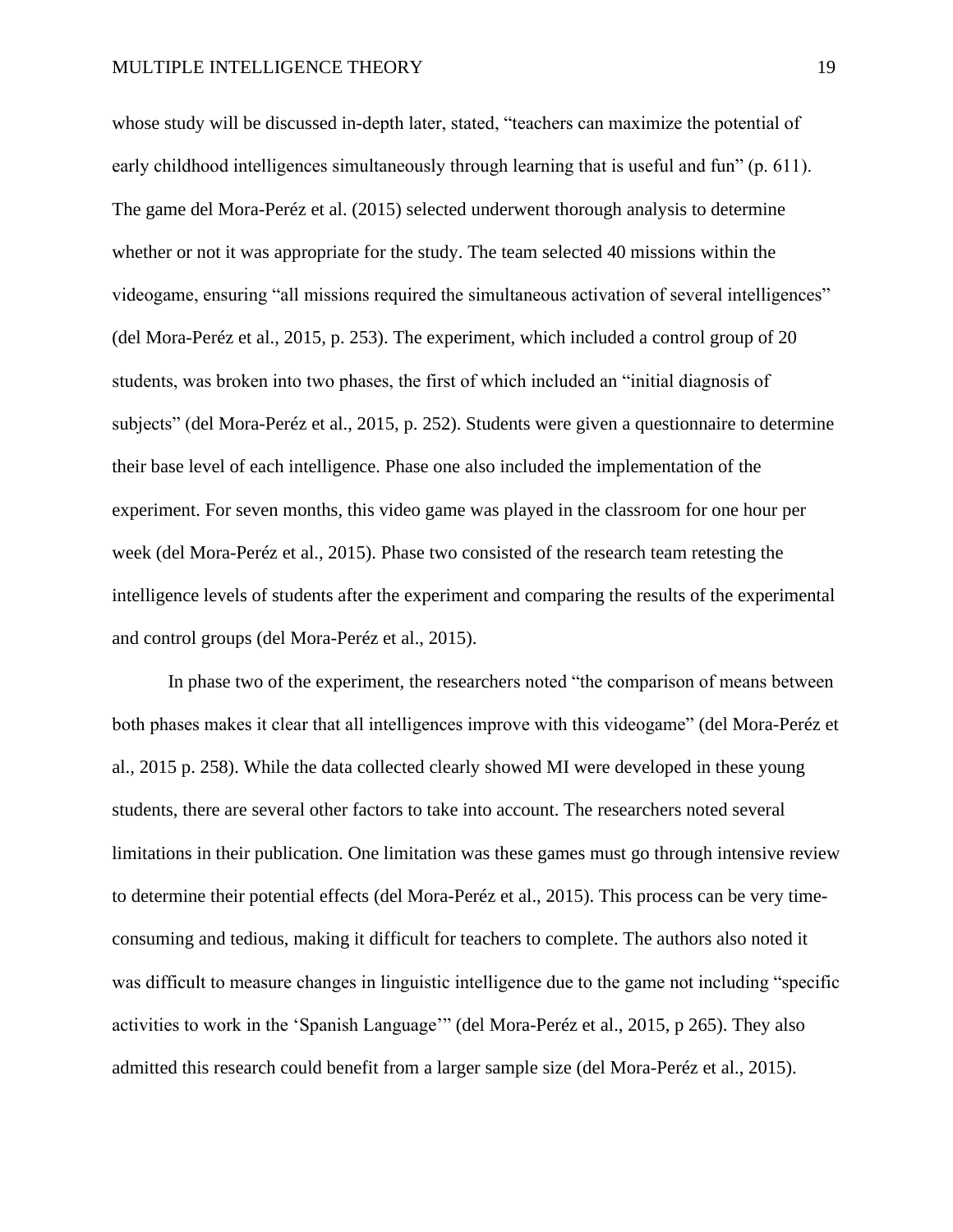#### MULTIPLE INTELLIGENCE THEORY20

Furthermore, it would be helpful for the sample size to include older students. Teachers often talk about younger students being very impressionable. Setiawan et al. (2020) described the first years of a child's education as a time of "developmental domination" (p. 611). A study on how MI can develop in older students would give further depth to this research. Another possible limitation is the lack of detail given about the questionnaire. The researchers gave very little information other than its developers and intent.

 A similar study investigated the use of electronic storybooks (ES) as a way to further develop MI in early education students. The researchers selected 74 students in fourth and fifth grade, who had not had any previous experience with electronics in school, to participate in their study (Rinis & Vlachos, 2013). This created a strong baseline, but the authors noted "there was an initial challenge to engage learners in activities combining traditional and new forms of literacy" (Rinis & Vlachos, 2013, p. 82). Their findings showed the implementation of technology developed the artistic/visual, intrapersonal, interpersonal, and kinesthetic intelligences in learners (Rinis & Vlachos, 2013). Students were given opportunities to draw and show their understanding of a story in more than just a writing or speaking manner. Setiawan et al. (2020) noted in their research that student more frequently develop the logical-mathematical intelligence while they develop the interpersonal intelligence least frequently. If schools continue on the trend shown by Setiawan et al. (2020), the intelligences enhanced by using ES as shown by Rinis and Vlachos (2013) are among those which most need to be developed.

 Rinis and Vlachos (2020) defined two major limitations in research: a lack of personnel and a lack of time. This study required teachers to implement ES in their classrooms and note the growth they saw. The authors mentioned the assistance of a colleague would help the teacher with this large workload (Rinis & Vlachos, 2020). Some learners were not able to complete the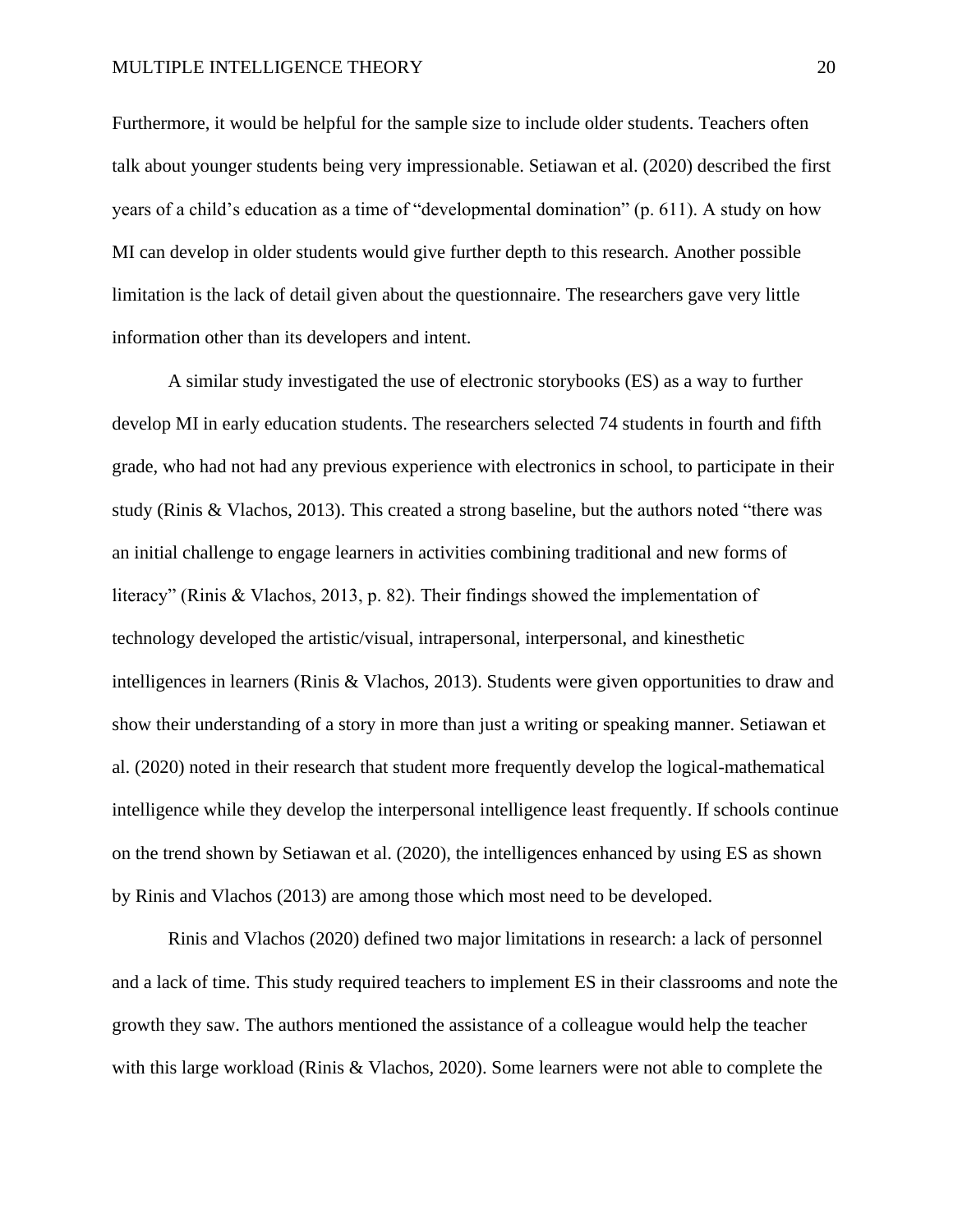tasks in the allotted time, which created another factor. This led to students having partially completed assignments saved, as well as a lack of motivation to start on longer tasks at a later time (Rinis & Vlachos, 2020).

Dueñas Macías (2013) conducted a qualitative study using a different strategy without technology to develop MI in students. They employed interest centers as a means of developing specific intelligences in students. Dueñas Macías (2013), a teacher in Colombia, used their class as the participants of this study. The class was made up of 21 students between the ages of nine and eleven. Dueñas Macías (2013) defined "learning centers" as "areas within the classroom where similar materials are grouped together to encourage specific activities or experiences for the children" (p. 95). These centers allowed the students to choose how they wanted to learn. Each center provided opportunities for different intelligences to be developed.

Dueñas Macías (2013) used three tools to collect their data: a MI questionnaire, classroom observations, and a small self-report sheet the students did upon completion of their center. The MI questionnaire showed the weakest intelligences amongst the class allowing the researcher to know to focus on developing those, while still incorporating the others (Dueñas Macías, 2013). Students completed this questionnaire after the implementation of the interest centers. While the strongest intelligences did not change, students more frequently positively responded to the questions about the intelligences which they had previously defined as their weakest. The key findings of this study showed how interest centers increased students' MI while fostering their learning (Dueñas Macías, 2013).

This study is not without its limitations. It focused on a small group of students and only in one subject area (Dueñas Macías, 2013). The researcher created space in a separate classroom with the support of their administration (Dueñas Macías, 2013). While this worked well for this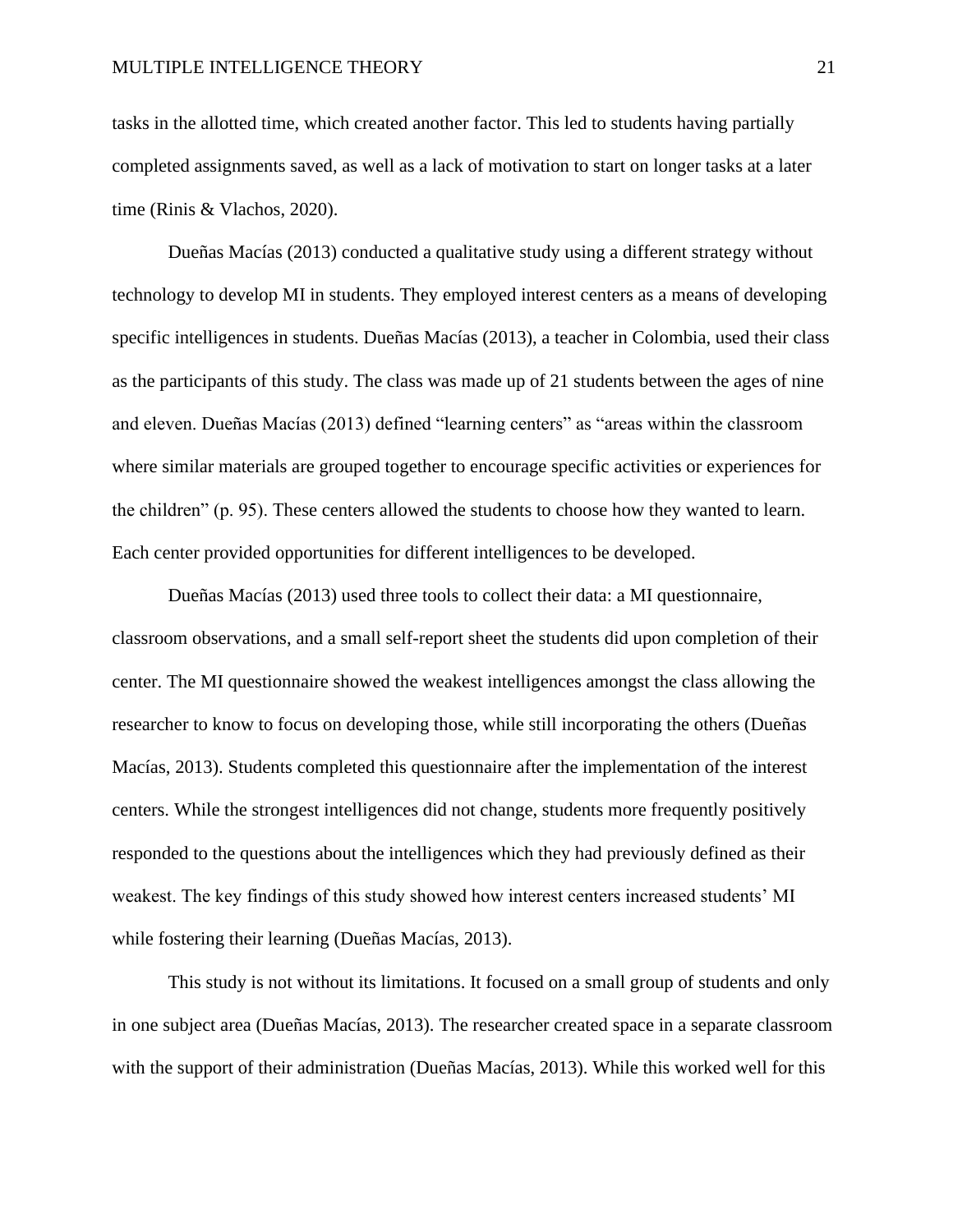#### MULTIPLE INTELLIGENCE THEORY22

study, this is not a viable option for all teachers. Similarly, there was a great deal of prep work involved in this study's creation. Each interest center had several activities to cater to a particular intelligence. Such a high level of preparation may not be realistic for all teachers in their daily practice. The information gained from the study is helpful in understanding how the MIT can serve students, but it would be hard to implement this strategy in everyday teaching.

Winarti et al. (2018) also designed a quasi-experimental study to determine the extent to which MI could be developed in students. This team randomly selected two different junior high schools, one consisting of high achievers, the other of low achievers (Winarti et al., 2018). Within each school, Winarti et al., (2018) selected two different classes, so each school had a control class and an experimental class. One class in each building implemented a MIT strategy to instruct their classes, while the other used traditional strategies. In contrast to other studies, these researchers provided the ways in which these strategies are different. They listed six stages which included: a self-reflection, introducing the ideas, creating questions, deepening concepts, showing understanding through activities aligned to strongest intelligences, and finishing the lesson (Winarti et al., 2018). This process was implemented in the experimental groups, while in the control groups, the lesson consisted of the teacher posing a question, explaining the objective for the day, giving a lecture, and providing students time to complete a worksheet together (Winarti et al., 2018).

This procedure continued for 12 weeks with MI tests being given before and after those weeks (Winarti et al., 2018). Winarti et al. (2018) provided their data in a bar graph, which showed the results of the post-test. The results indicated the students' MI increased substantially in five of the eight intelligences for the experimental group (Winarti et al, 2018). The changes in the other three were not statistically significant. By contrast, the MI scores of the control group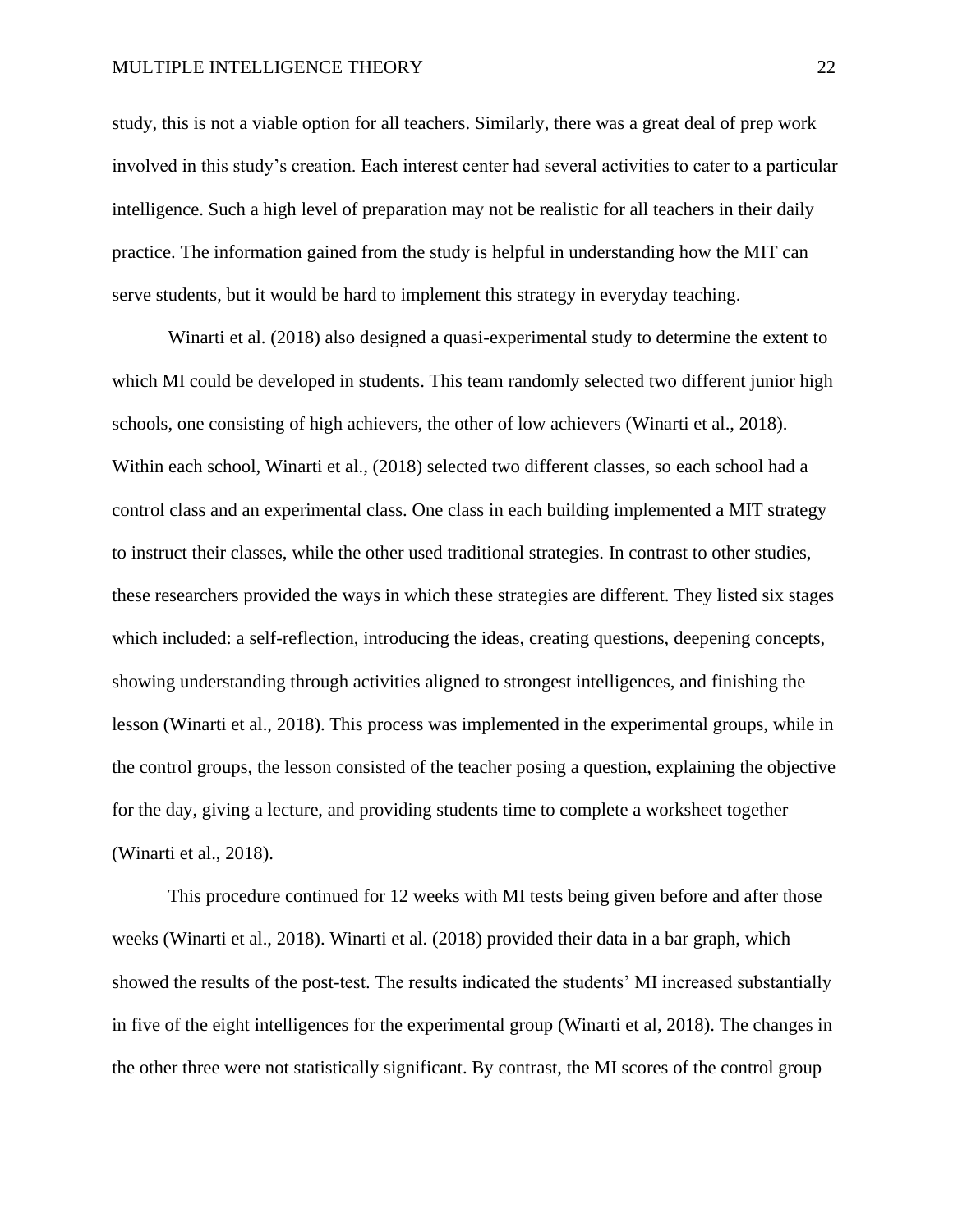did not improve. It some cases they even decreased (Winarti et al., 2018). This data clearly showed MI in students can be developed, and the way content is presented has a large effect.

This study lacked an accurate representation of the mathematical-logical intelligence. In the results, this intelligence decreased by 1% in the experimental group (Winarti et al., 2018). The researchers attributed this to the MI test not being an effective measure of this particular intelligence. Winarti et al. (2018) cited other studies which yielded similar results. They noted "the development of intelligence is a variable that is not easily measured and observed" (Winarti et al., 2018, p. 132). The researchers suggested future research use additional tools to support the MI test. While it is not necessarily pertinent to the research and results, the researchers did not provide the content area(s) in which this study took place, which may be helpful in interpreting aspects of the data.

 These studies showed how beneficial it is to create lessons to have variance, which will meet the needs of more students. In addition to meeting those needs, Setiawan et al. (2020) described a "good curriculum" as a tool which enables students to "live functionally in a changing world" (p. 612). Essentially the goal is to create well-rounded students, not only for the purpose of their academics but also to live in society. Intentionally designing lessons to develop MI in students will also affect their skills for their future. Setiawan et al. (2020) conducted a qualitative study to design their quantitative study. The goal of the study was to create a way to assess "creative curriculum-based learning" using the MIT to define the outcomes of the assessment (Setiawan et al., 2020 p. 611).

 This study also focused on students in the very early stages of their education. It included a larger sample size consisting of 200 students, 20 principals, and 20 teachers. The researchers noticed the need for appropriate assessment tools for MIT based teaching. They worked to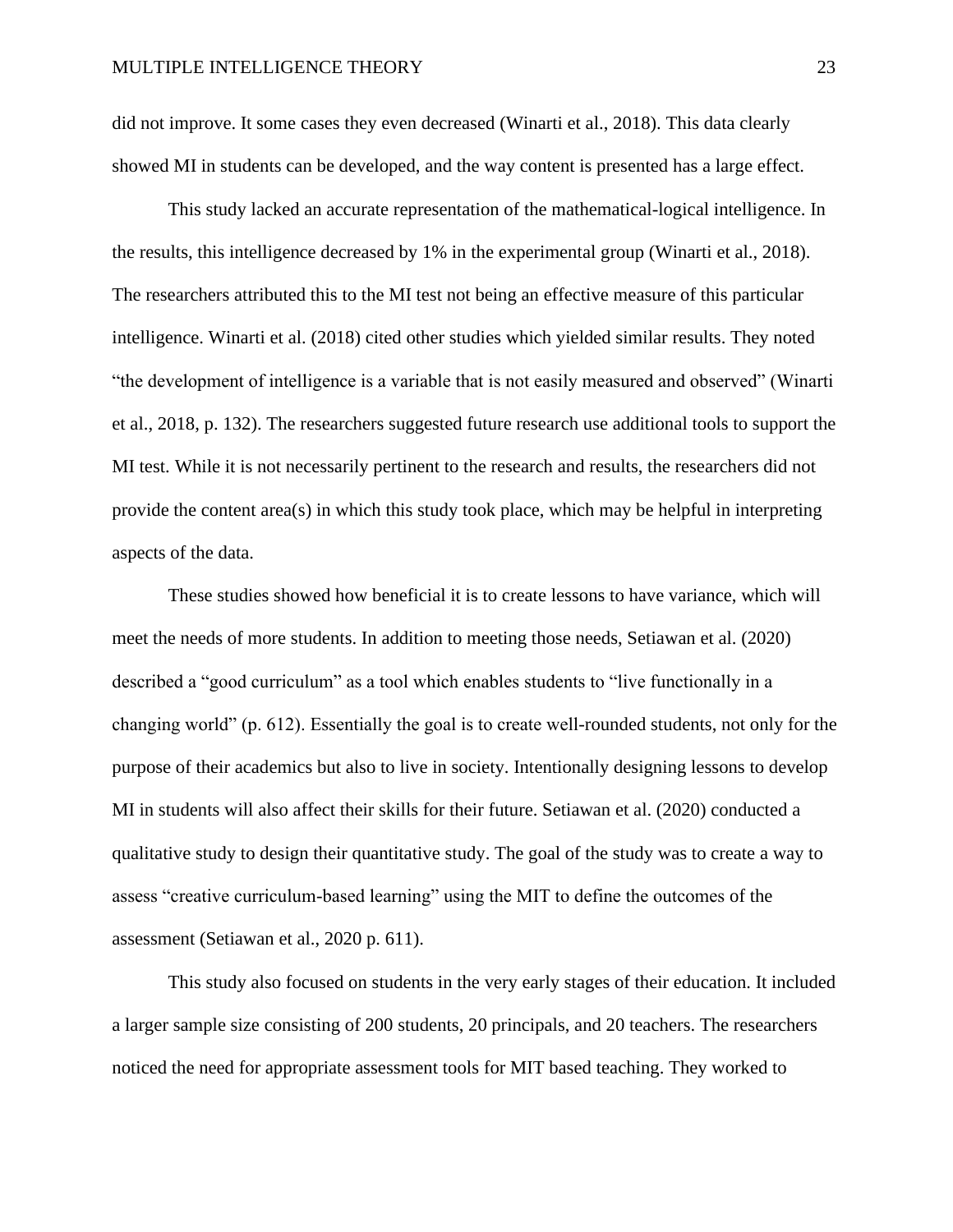develop a way of assessing curricula and teaching practices in several classrooms. The end goal of their research was to determine the effectiveness of their product, which was the assessment for MIT based creative curriculum. In creating the assessment, they spent a great deal of time discussing the necessity of MIT based curriculum. They noted the highest intelligence in their sample students was logical-mathematical, while the lowest was interpersonal (Setiawan et al., 2020). They created this assessment, which was described as "highly rated by users," as a means for teachers to reflect on their practices (Setiawan et al., 2020, p. 619). This publication included appendices, which included the forms and assessments used to determine the effectiveness of the research.

The intelligences can indeed be developed within students as shown by the data provided by these studies. They have been shown not to be inherent. Teachers can and should create lessons that will help students foster their intelligences. When this type of differentiated instruction occurs in a classroom, students often tend to feel more motivated in their coursework. The review of the following studies will speak to the motivational level of students once their classrooms were utilizing the MIT.

## **Motivation**

It is difficult for anybody to do something when they are not motivated to. This also applies to students of all ages and at any level of their schooling. As previously mentioned by Baleghizadeh and Shayeghi (2014), students had a better outlook on school when the Multiple Intelligences Theory was implemented into their classrooms. This can lead to students feeling more motivated and excited to complete the lesson activities.

The following studies from Luengo-Cervera (2015), Madkour and Mohamed (2016), and Norel and Necsoi (2011) will show how the motivational level of their participants changed as a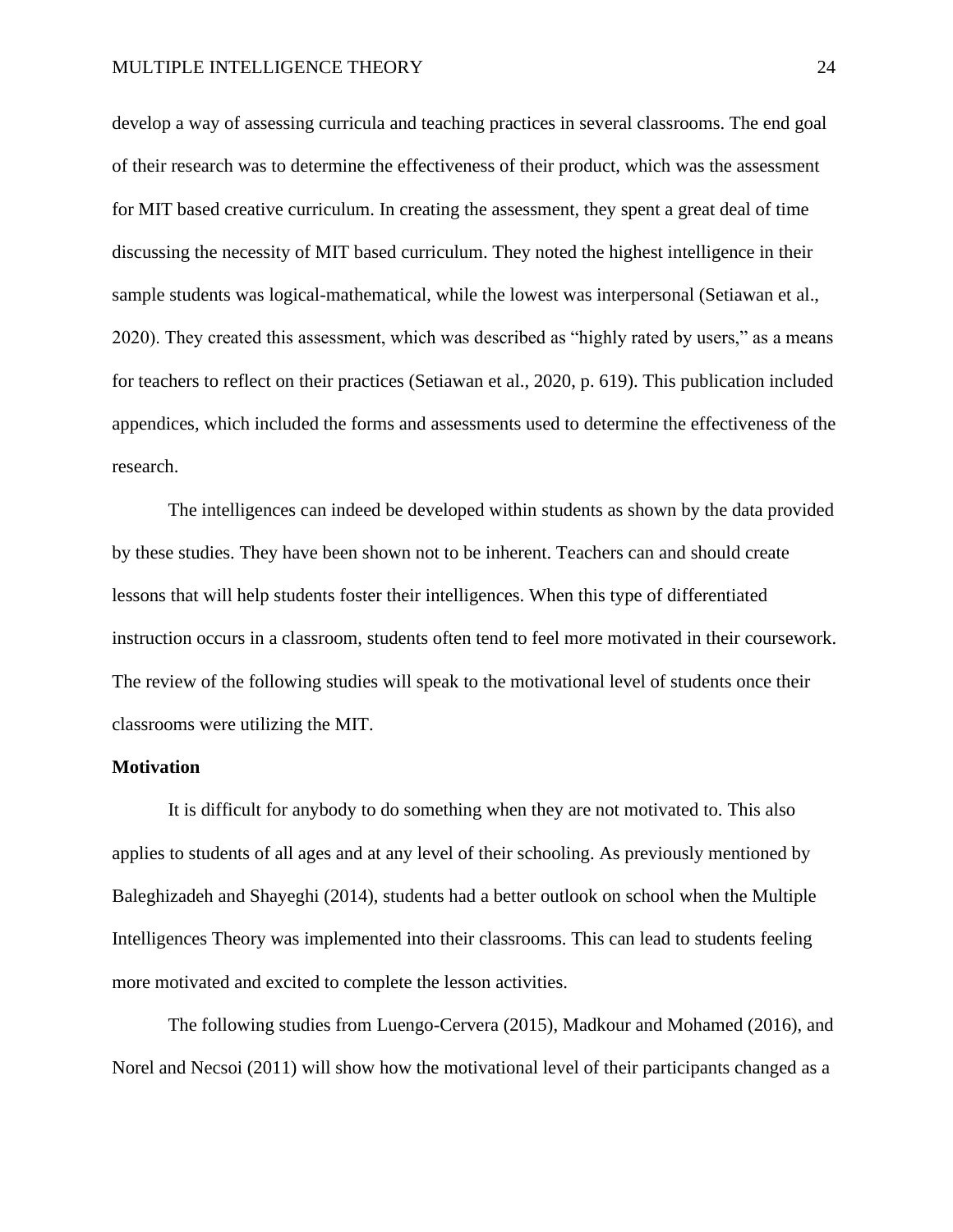#### MULTIPLE INTELLIGENCE THEORY25

result of the MIT being introduced to the classroom. The previous study by Barbulet (2014), mentioned the implementation of the Multiple Intelligences Thoery in their classroom had "improved a lot of students' motivation in learning" (p. 19). The discussion of the studies to follow will corroborate those findings.

The previously discussed researchers, Madkour and Mohamed (2016) analyzed the students' grades, attendance, and other factors to set their baseline. Their study focused on how the identification of MI affected the motivation of students. Only 28% of the students were identified as "motivated" at the onset of the study (Madkour & Mohamed, 2016, p. 97). At the completion of the study, the data showed 91% of students were motivated within the experimental group; an increase of 63%.

This research showed the identification of MI in students motivated them for their coursework. This was an added benefit to the way in which identification of the MIT in students helped teachers guide their lesson planning as previously mentioned. Madkour and Mohamed (2016) concluded by saying "when students became aware of their multiple intelligences profiles, they managed to enhance their motivation, [and] consequently their language skills" (p. 103). This cause-and-effect relationship shows the importance of identifying MI in students not only to aid the teacher but to help the learner.

Madkour and Mohamed (2016) did not make note of any limitations or recommendations for further research in their publication. However, there was one glaring statistic missing. As previously mentioned, they stated students in the experimental group were 91% motivated at the conclusion of their experiment. The researchers did not include the same data for the control group. However unlikely, it was possible the control group had similar changes in their motivation levels. Another factor which would benefit from clarification is the definition of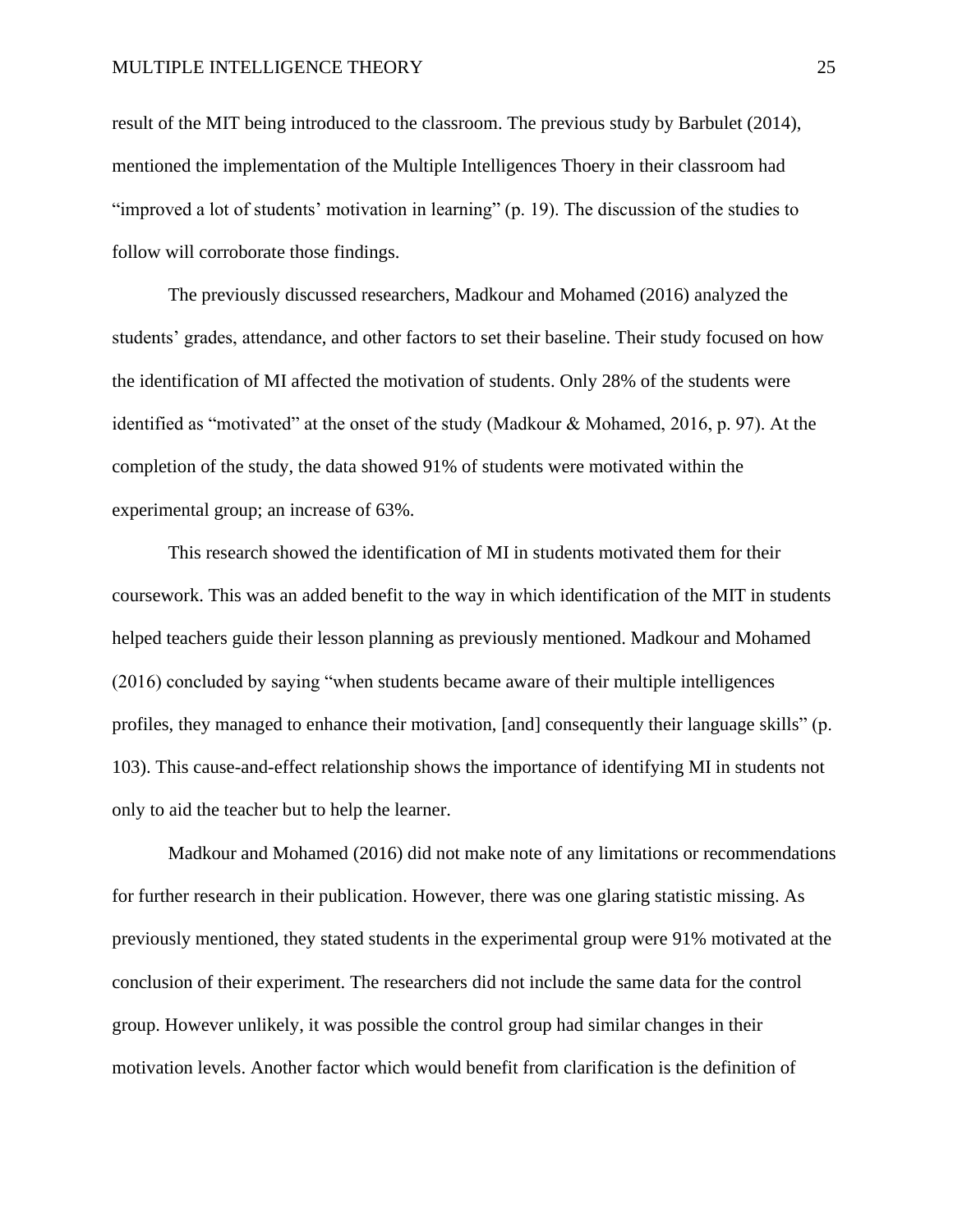"traditional" (Madkour & Mohamed, 2016, p. 96, 101). The only information provided about what this could mean is it included learning the language by means of memorizing words and grammar rules.

Another study done in 2015 by Luengo-Cervera yielded similar results to those of Madkour and Mohamed's (2016) research. Luengo-Cervera (2015) conducted a mixed-method study in which they created an experimental third-year foreign language class at the University of Trinidad and Tobago. The data was compared to the data from a control class. Both classes ran a total of 36 hours over the course of 12 weeks (Luengo-Cervera, 2015). The control group had classes which involved much less choice than the experimental group, which implemented some Learning Style strategies as well as the MIT framework (Luengo-Cervera, 2015). The researchers collected data in the forms of MI questionnaires, self-assessment questionnaires, test scores, and weekly journal entries. There were several goals listed in this study. However, the one most related to this literature review was to determine how the classes performed in comparison to one another. The researcher concluded there was a statistically significant improvement in the experimental group. Not only that, but the journals collected from students validated the importance of understanding the Multiple Intelligences Theory (Luengo-Cervera, 2015).

Similar to Madkour and Mohamed (2016), the experimental group also had a higher motivational level for completing the course (Luengo-Cervera, 2015). The only limitations listed were the small number of participants and the fact that MI are dynamic, making them hard to research. Additionally, the researcher did not include demographical information about the participants, merely the school and program they were involved in. They also did not provide the sizes of the classes.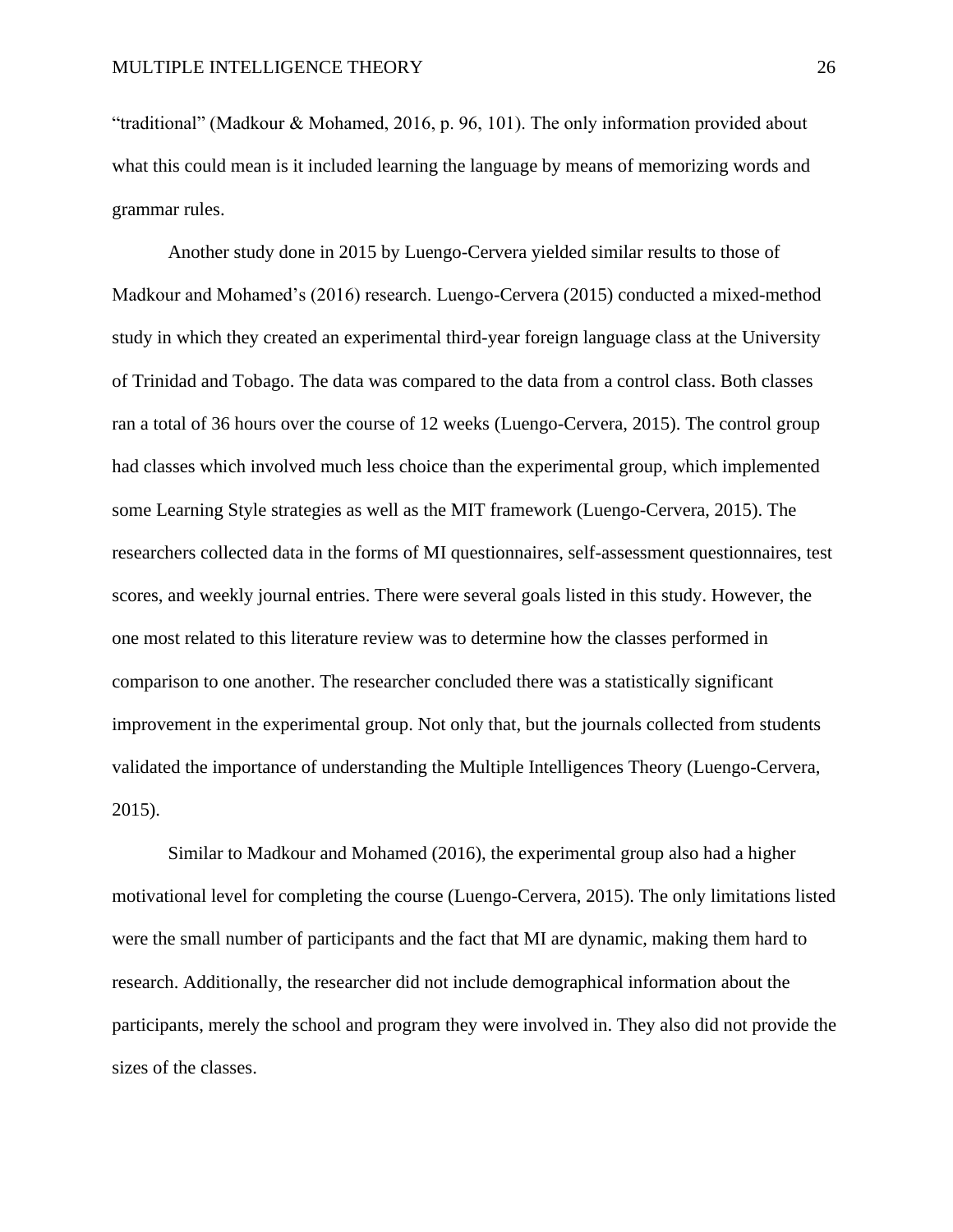A qualitative study done on 41 Romanian language learners in  $4<sup>th</sup>$  grade sought to measure the impact on learning caused by implementing the MIT. To effectively gather the information, Norel and Necsoi (2011) first divided the students into control and experimental groups. They then gave both groups some assessments to determine their initial academic levels, writing and speaking abilities, and motivational levels. The researchers then developed lessons which intentionally incorporated activities to correspond with each of the eight intelligences. This ensured all students had activities which suited their strongest Intelligence. This method of DI was implemented for approximately seven months (Norel & Necsoi, 2011). At the end of these months, Norel and Necsoi (2011) administered assessments either the same or similar to the ones they had used in the first part of their experiment. This is also when they gathered information on the thoughts of the teachers who conducted this experiment in their classrooms, which will be discussed more later in conjunction with other studies which gathered similar data (Norel & Necsoi, 2011).

The results showed students who participated as part of the experimental group had "significant improvements of the intrinsic motivation and educational success" corroborating the findings of Luengo-Cervera (2015) and Madkour and Mohamed (2016) (Norel & Necsoi, 2011 p. 107). Each of these studies showed students to be more motivated with the implementation of the MIT in classroom. Norel and Necsoi (2011) found 75% of students had a positive outlook on coming to school according to the pre-test, compared to the 90% reported on the post-test. Students who are more motivated are more likely to have higher levels of academic success. In contrast with their experimental group, Norel and Necsoi (2011) determined the results from the control group lacked significant differences in the pre- and post-assessment scores of the students.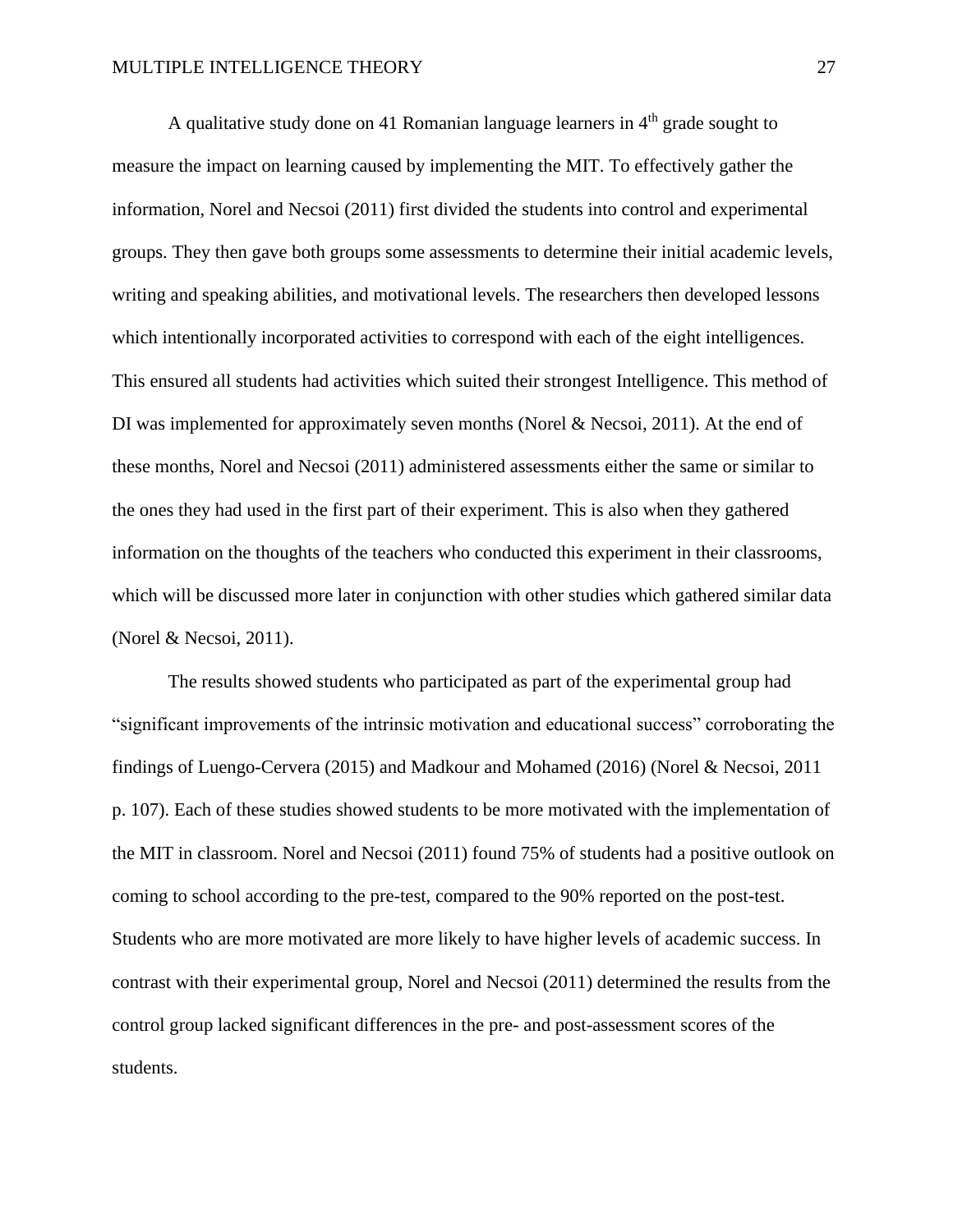## **Effects on Academic Achievement**

The final section of this literature review will show the effects implementing the MIT in classroom instruction can have on student academic achievement. The ultimate goal of education is to guide students to higher levels of understanding which is often measured by that achievement. Upon comparing the control group to the experimental group, a team of researchers previously discussed found there was a 45% difference in the measured language proficiency of their two groups of students; the experimental group showed 89% while the control group showed 44% (Madkour & Mohamed, 2016). Likewise, Luengo-Cervera (2015) and Norel and Necsoi (2011) found their experimental groups out-performed those in the control groups academically.

Many other studies have been done with the objective of discovering the extent to which utilization of the MIT in the classroom affects student academic achievement. The following studies by Azid (2016), Batdi (2017), Brijlall and Niranjan (2015), and Inan and Erkus (2017) will provide data which will corroborate the above findings on academic achievement from Luengo-Cervera (2015), Norel and Necsoi (2011), and Madkour and Mohamed (2016).

Brijlall and Niranjan (2015) noticed many of their South African trigonometry students struggled with understanding the concept in their lessons. They decided to create a qualitative study based on the MIT to see if their students' scores would improve. Data collection occurred in three ways: observations, worksheets, and interviews (Brijlall & Niranjan, 2015). After creating four manipulatives related to a lesson for their five tenth grade students who participated, Brijlall and Niranjan (2015) taught the lesson. They noted one student was helped by the manipulatives, however did not need them for as much time as their classmates, stating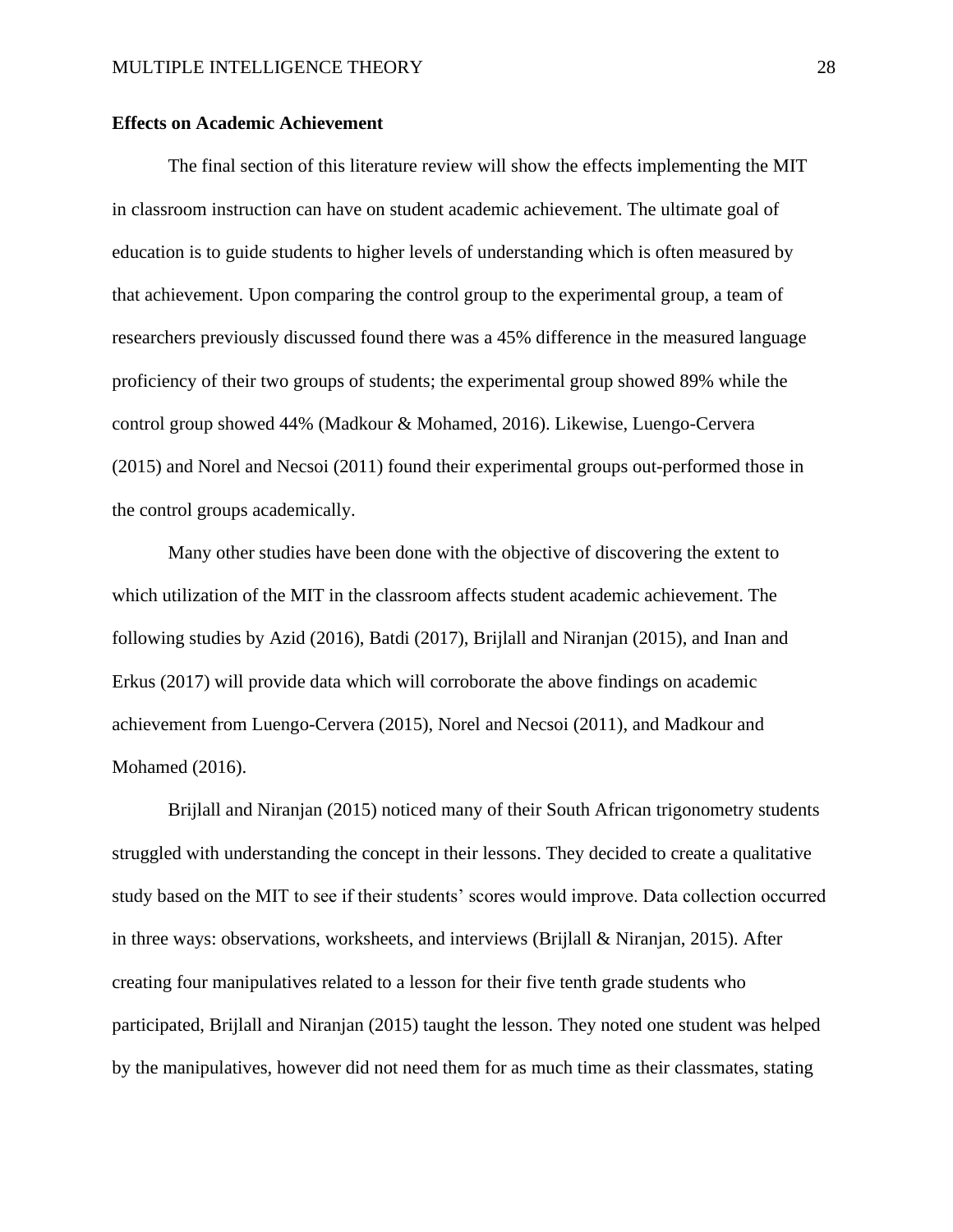#### MULTIPLE INTELLIGENCE THEORY29

"in fact, some pupils may perform better with pen and pencil or may not need to interact with the manipulatives for as long as other pupils" (Brijlall & Niranjan, 2015, p. 373). This further showed the extent to which students need DI. Including one or two aspects of the MIT will have a positive effect. However, only incorporating one or two aspects of the Multiple Intelligences Theory may only meet the needs of one or two students. Teachers should work to incorporate as many as the possibly can.

These students had never used manipulatives in their math classes before and in their interview, several told the researchers it helped them learn in a fun way (Brijlall  $\&$  Niranjan, 2015). The researchers also concluded the manipulatives were a successful strategy based on their students' understandings as shown by the worksheets and in their interviews (Brijlall & Niranjan, 2015). This study was very small and specific, which is one of its major limitations. Further research could be done to include more students at a broader range of ages and content areas.

 A quantitative study conducted in two fourth grade classrooms sought to determine how different the academic achievement was of students who were taught with the MIT versus those who were not. One class was named the control group and the other experimental, each with 32 students. Before the experiment began, the researchers selected ten students in the experimental group to be interviewed (Inan & Erkus, 2017). These interviews consisted of three open-ended questions concerning their attitudes toward their math assignments such as what motivated them to complete the work and what kept them engaged. The researchers then gave each class a pretest for the Fragmentation Unit they were starting (Inan & Erkus, 2017). The results of the pretest between the two classes were not statistically different. Each class then went through the unit, one using traditional methods, the other incorporating the MIT. When the results of the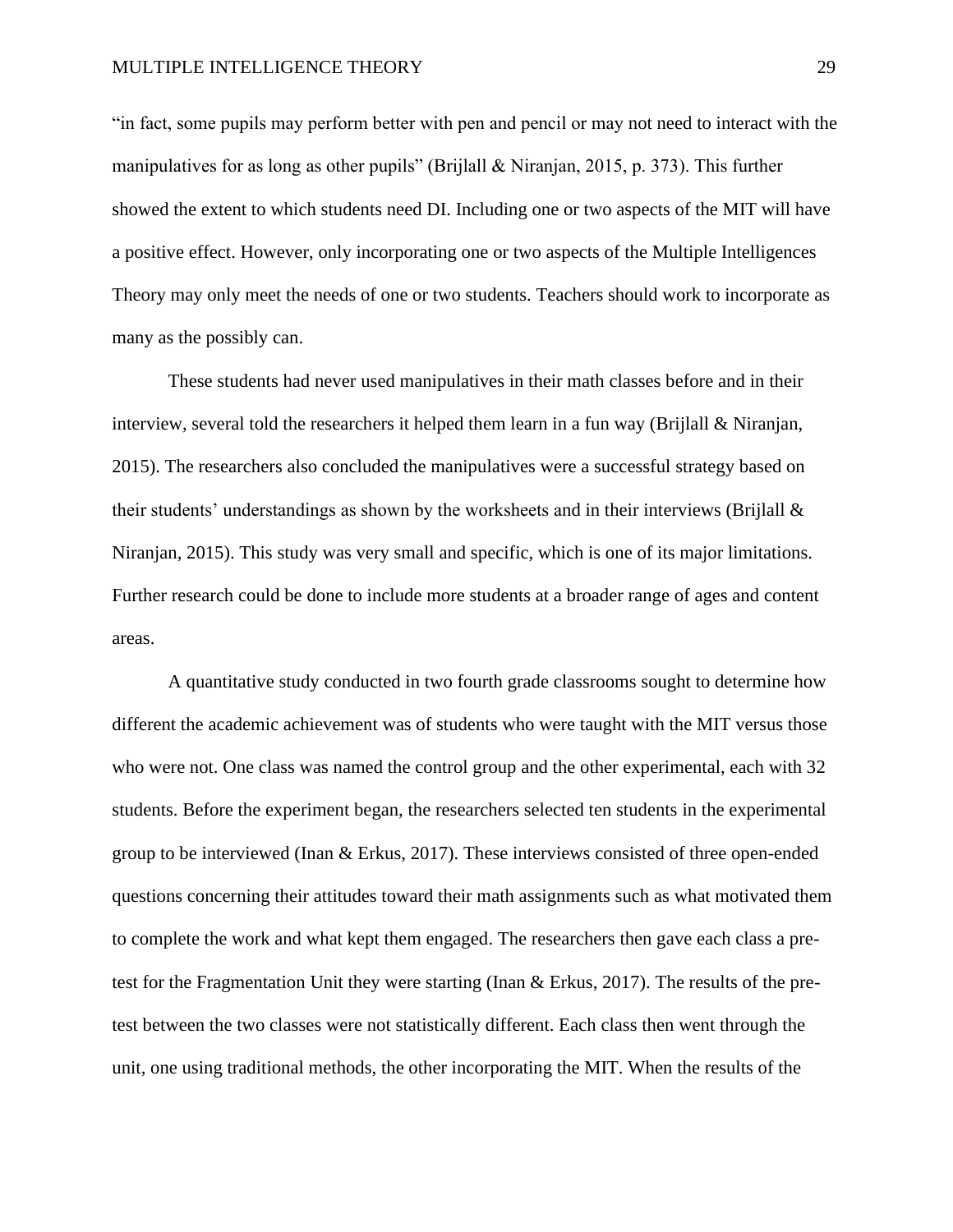post-test were analyzed, the performance of the experimental group was significantly higher than the performance of the control group, corroborating the findings of Brijlall and Niranjan (2015), Madkour and Mohamed (2016), Luengo-Cervera (2015), and Norel and Necsoi (2011). Inan and Erkus (2017) concluded "teaching with Math worksheets based on the Theory of Multiple Intelligence in the experimental group is more successful than traditional teaching in the control group" (Inan & Erkus, 2017, p. 1376). There were a few potential limitations to this study. It lacked a definition of "traditional teaching" (Inan & Erkus, 2017, p. 1376). It may also be possible the teacher of the control class had already made a habit of including some MIT strategies in their classroom.

Ultimately, it is important to know how the implementation of the MIT affected students in the classroom. In 2017, Batdi published a meta-analytical and thematic study in which they examined 63 studies related to the MIT. Their review of several of the studies showed "MIT presents a wide range of models and helps teachers reach more students in the class by providing a variety of methods" (Batdi, 2017, p. 2059). Based on education level, the studies were grouped into four categories: primary, secondary, high, and university. The studies showed all levels of education were impacted by the implementation of the MIT with the group affected the most being primary school (Batdi, 2017). High school students were somewhat less affected by the use of the MIT. However, there was still a positive effect.

 The studies were also grouped into categories based on subject area. Again, the research showed no negative results with the implementation of the MIT. The impact was categorized as "small" in foreign language classrooms, "medium" in sciences, and "large" in mathematics, social sciences, and others (Batdi, 2017, p. 2065). Social sciences proved to have the most improvement. All data was positive to some extent.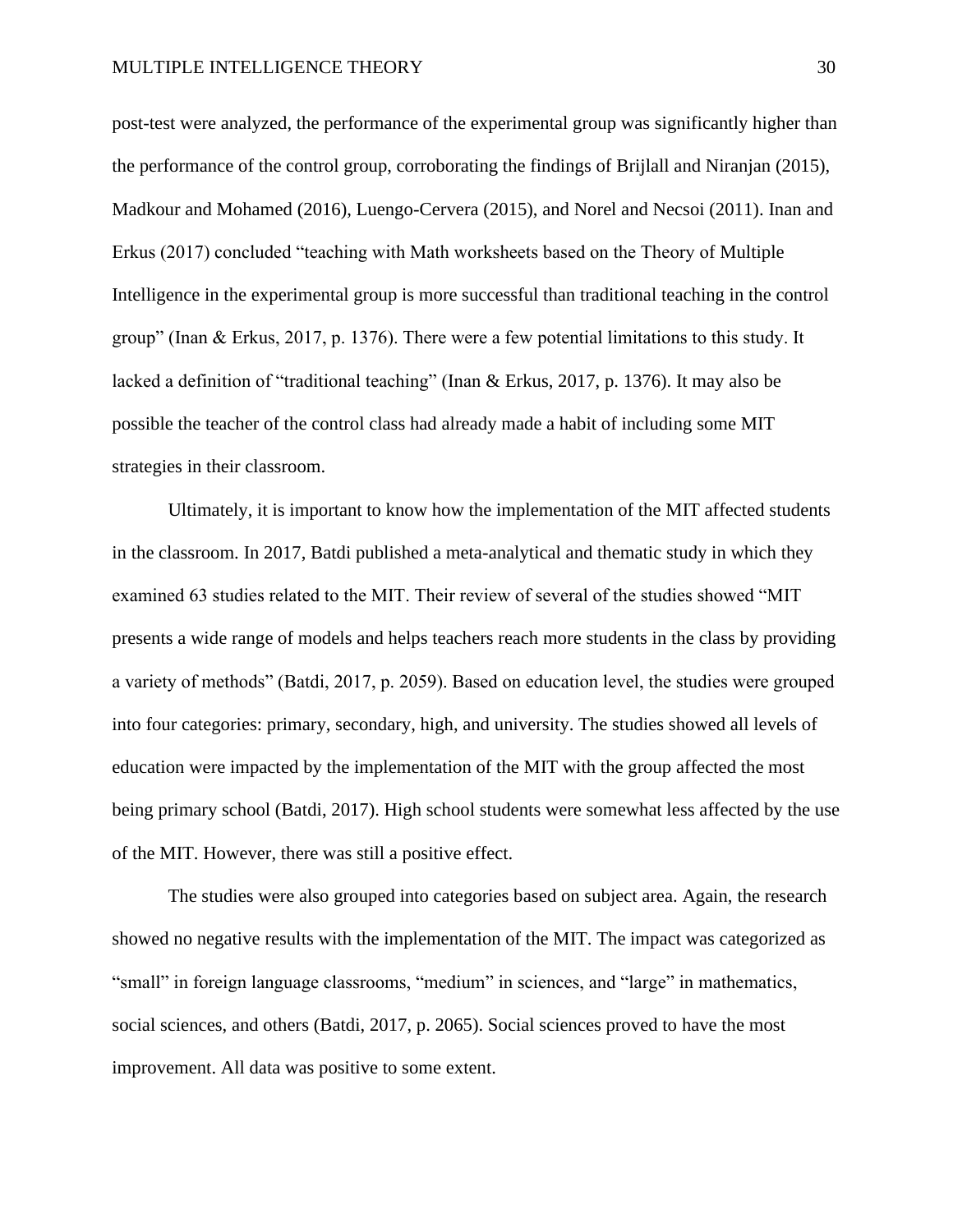Lastly, the data was categorized based on the amount of time teachers implemented the MIT. Studies were put into five groups, each implementing the MIT for different amounts of time (2-4, 5-6, 7-8, 9-18 weeks). While the groups which differentiated with the Multiple Intelligences Theory for only 2-4 weeks had a smaller effect, it was still positive according to the data from the results (Batdi, 2017). The implementation of new teaching strategies in a classroom is always an adjustment for students. It will likely take a few days for them to get into the new rhythm. However, once a new normal has been set in place, the outcomes it can have on their learning are tremendous. To conclude their findings, Batdi (2017) summarized "MIT has positive effects on academic achievement in comparison with traditional methods in terms of teaching grade, subject area, teaching period, intelligence area and general characteristics" (p. 2083). No matter the situation, differentiating instruction to incorporate the MIT had and will have a positive effect on students and their academic achievement.

## *Teacher's Views*

The mindset of teachers often plays a large part in the classroom environment. Students can feed off of the ideas, thoughts, and attitudes of their teachers. It is important for teachers not only to recognize all of their students and their needs but to do their best to incorporate those needs into their daily lesson planning. Studies by Adcock (2014), Azid et al. (2016), and Norel and Necsoi (2011) discussed how teachers' knowledge of the MIT and its effects provided more insights into their teaching practices.

As part of their graduate course, teachers taking a class entitled *Teaching using Multiple Intelligence* were given a survey at the conclusion of their coursework. This qualitative study was done at the University of Nebraska at Omaha. The 75 participants were K-12 teachers who were completing their masters' degrees. The survey sought to discover how they felt the course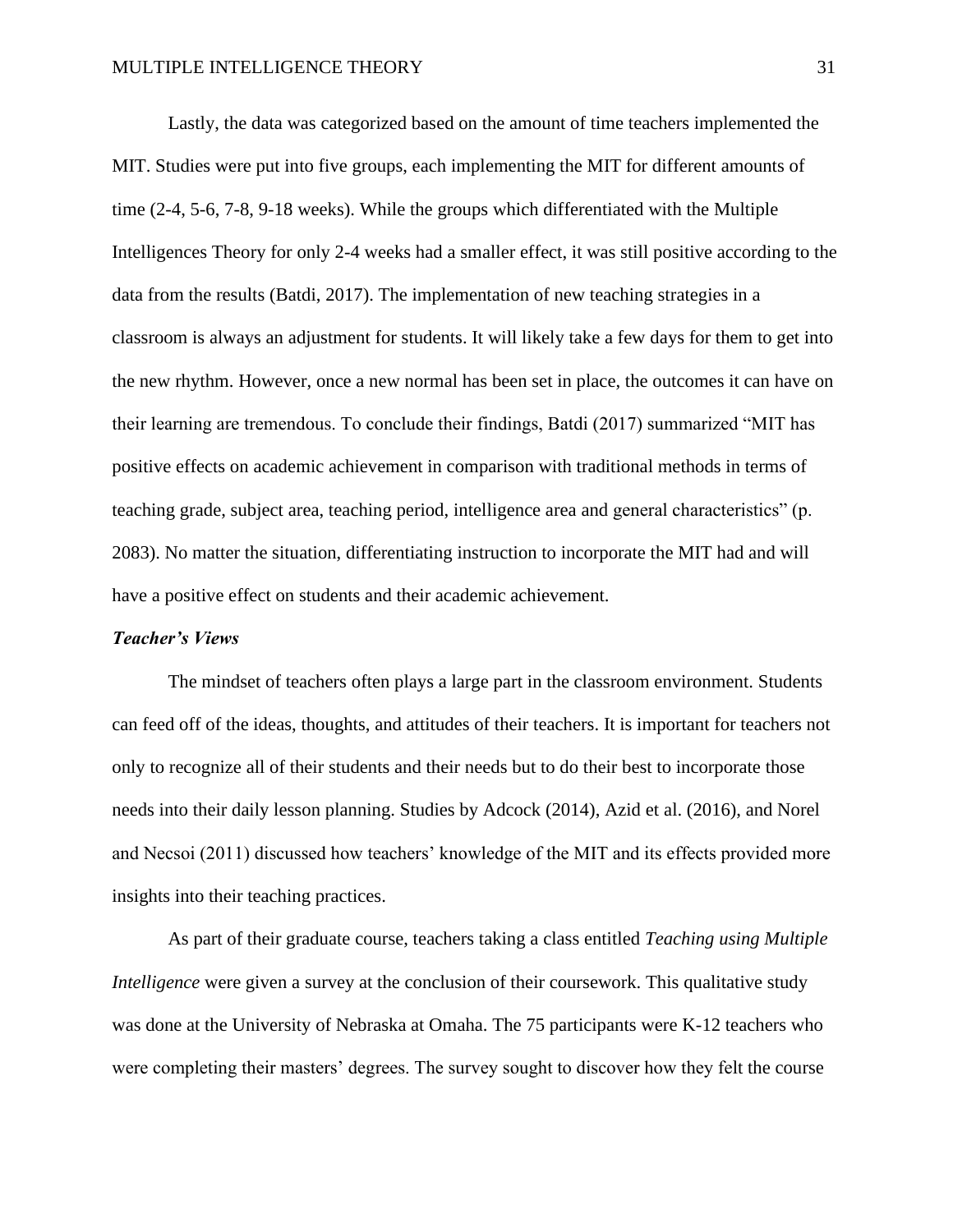affected their teaching practices. In this survey, around 75% of teachers said the Multiple Intelligences Theory was helpful for them in meeting the needs of the diversity many see in their classrooms. These participants also noted when instruction needed to be retaught, they were able to use a MIT strategy, which resulted in students becoming less bored with the additional instruction (Adcock, 2014). They firmly believed this would help them meet their students' needs. According to Adcock (2014), the participants noted that, "when the teacher uses all eight MI approaches, all students learn better" (p. 53).

A qualitative research study done in Malaysia designed an experiment for students to determine the effects of the Multiple Intelligences Theory in enrichment opportunities and interviewed four teachers to gain an understanding of their thoughts toward the MIT. While the experiment with students showed inconclusive results between the experimental and control groups, the teachers had largely positive comments about the MIT (Azid et al., 2016). All teachers mentioned a new or renewed realization that all students are different. One stated, "I can see clearly students' inclinations toward certain intelligences. I realize and believe that each student has various and unique intelligences" (Azid et al, 2016, p. 189). When teachers can keep this mindset daily in their classes, students will notice and be more motivated. Other positive effects the teachers noticed were a higher level of "opportunity for students to self-assess" and more "active student engagement" (Azid et al., 2016, p. 190).

 As previously mentioned, the results of the experiment with the students were inconclusive; there was not a significant change in the profiles of students in the control group versus the experimental group. The authors attributed this lack of statistical significance to all students (less than 60) having been "known to be high-achievers" (Azid et al., 2016, p. 195). They suggested similar experiments conducted should be done with a larger scope of students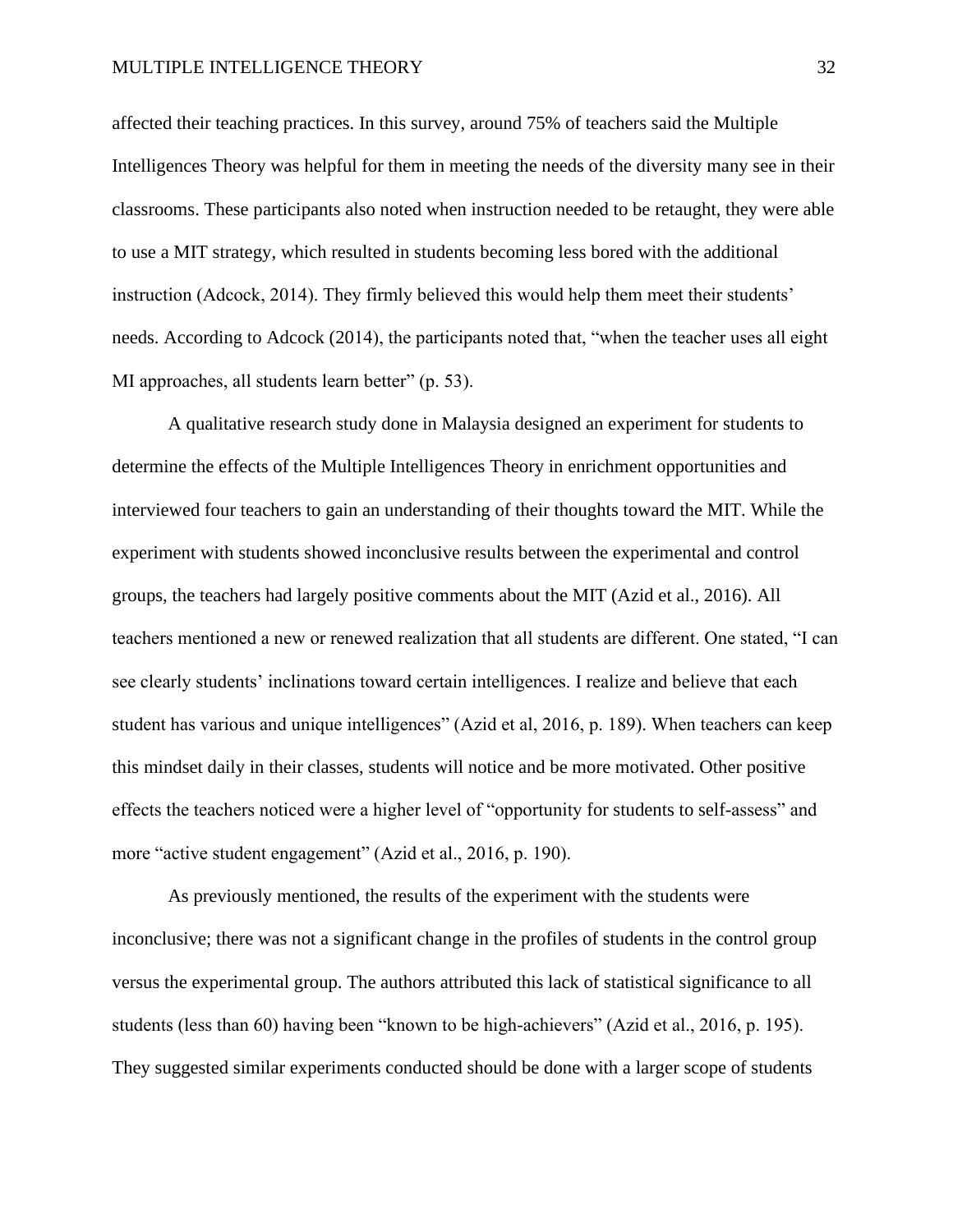(Azid et al., 2016). Another limitation was the small number of teachers interviewed, as there were only four. By having a larger pool of participants, teachers, and students, and ensuring there is a wide range of academic performance among the students, more comprehensible data could be recorded.

Similar to the previous studies by Azid et al. (2016) and Adcock (2014), Norel and Necsoi (2011) also gathered information on the attitudes of the teachers after the experiment. The teachers surveyed by Norel and Necsoi (2011) all recognized the importance of DI by utilizing the MIT, however, as previously mentioned in limitations of earlier studies, they were not confident in their abilities to maintain this level of DI (Norel & Necsoi, 2011). After the study, teachers were able to identify more aspects of differentiation. The high level of DI required in this study was unrealistic for educators in their day-to-day instruction. However, teachers may be able to incorporate some components of DI using the MIT, thereby improving their practice. No matter the extent, incorporating MI as a way to provide DI will help students in their educations.

## **Criticisms of Multiple Intelligences Theory**

As with many theories, the Multiple Intelligences Theory is not without its critics. A couple of the researchers who were in this literature review also addressed several of these criticisms in their introductions. Xu (2020) listed several criticisms of the MIT stating it does not address "general intelligence," how intelligences are considered a "part of a person's aptitude" and "culturally embedded," and its implementation is not practical (p. 62). In the opening of their research study, Tirri et al. (2013) cited Sternberg as another critic of the MIT. Sternberg argued there is no data which sufficiently satisfies the curiosities of both educators and scientists (Tirri et al., 2013).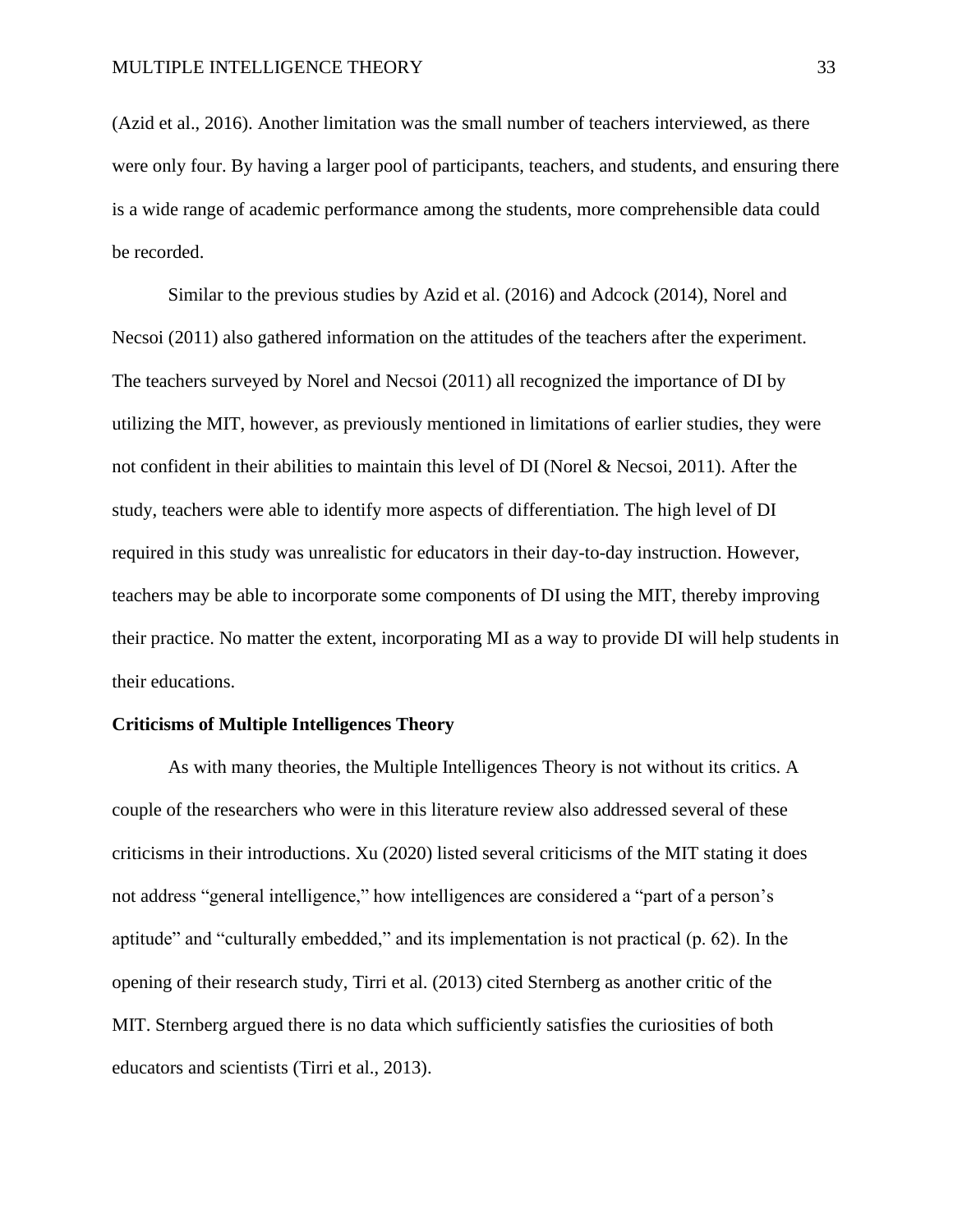While the theory itself may have its critics and even its faults, the implications of teachers utilizing it in the classroom cannot be argued. While some may not like the 'identifiers' it can put on students or feel it neglects groups of students, the impacts it has on classroom instruction and ultimately academic achievement should not be ignored. This literature review provided the findings of several studies which showed how the MIT positively affected student learning.

#### **Review of Proposed Problem**

Teachers are tasked with providing instruction by several different means for the purpose of effectively teaching each of their students. This is in opposition to traditional methods of teaching which largely weighed on teachers giving lectures. Differentiating instruction is a daunting task which can feel impossible. If there are 25 students in a classroom, all 25 will have varying combinations of needs including the way(s) they internalize content most effectively. Yet teachers are still expected to provide DI for all of them.

## **Review of Importance of Topic**

According to Gardner's (1983) Multiple Intelligences Theory, all students will have their own strengths and weaknesses. Knowing all of this information about each student in a classroom is difficult, but acting upon that information adds another level of complexity. The above stated problem can be remedied to an extent by implementing Gardner's (1983) MIT into classrooms. This will create variance in lessons and provide differentiated instruction for a far larger number of students. In turn, this will provide teachers with higher numbers of engaged and motivated students, which results in improved academic achievement in the students.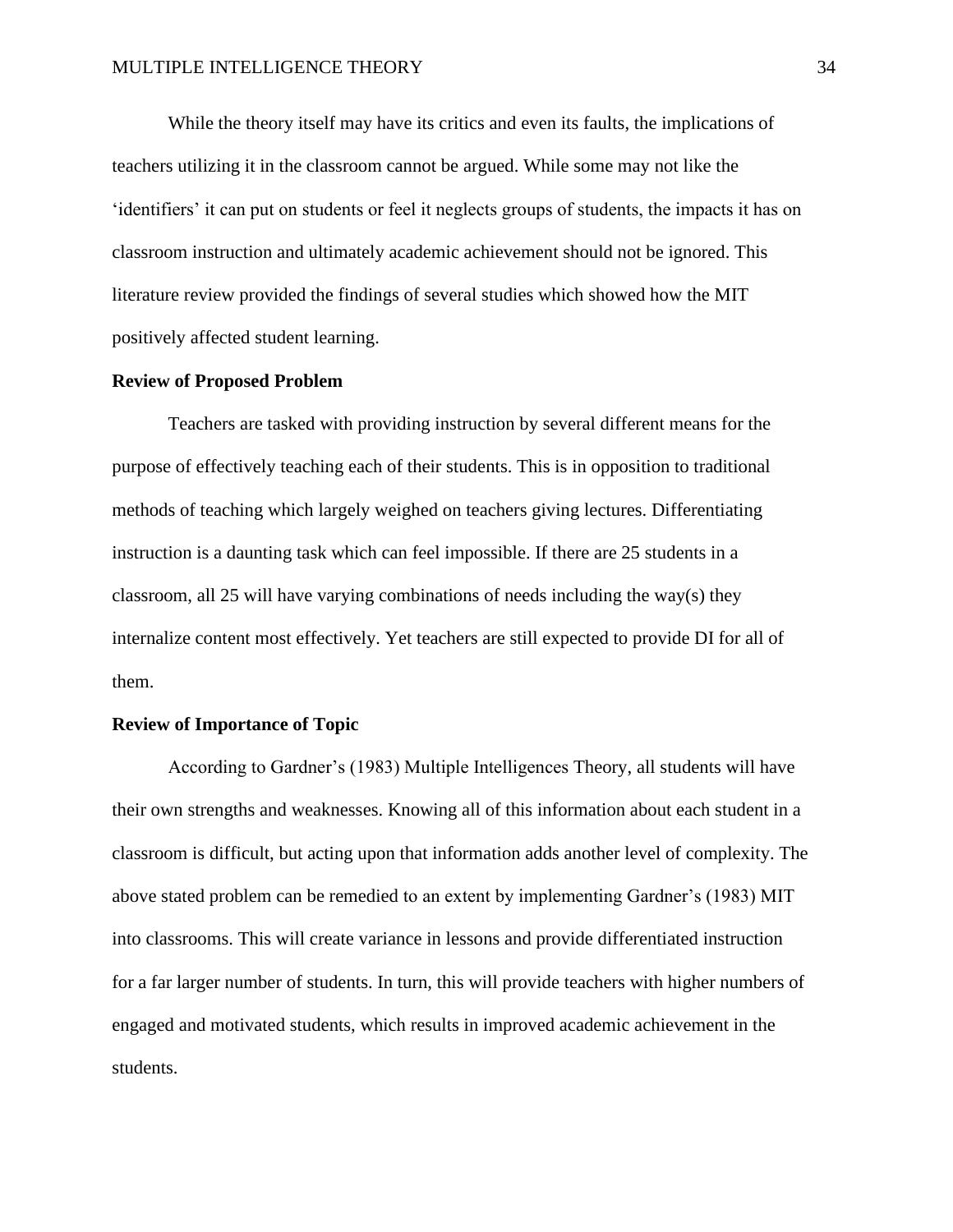## **Summary of Findings**

As the research studies above showed, there is a cause-and-effect relationship starting with identifying and knowing students' MI. Students knowing their own intelligences can help them understand themselves and their learning habits better. This likely is a factor in the higher levels of motivation several of the studies found in their participants. When their teachers were also aware of students' MI, they could ensure instruction was given in a way which best suited all students. Teachers could then work with students to develop their intelligences, either for the sake of enhancing their dominant intelligence(s) or strengthening some of their weakest.

When differentiation is provided to students through MIT strategies, students' needs are catered to and therefore met to a better extent. As a result of this, students will be more motivated to come to school, engage in learning, and complete their class activities. When students are more engaged in the lessons and complete the associated work, they will have higher levels of academic achievement. This means teachers will have done their jobs more effectively. Proper utilization of the MIT is one of the most efficient forms of DI leading to higher student academic achievement.

## **Conclusion**

It is the job of teachers to provide instruction which will meet the needs of all learners in their classrooms. The data provided above shows how proper implementation of the Multiple Intelligences Theory is an effective strategy for providing differentiated instruction. The following and final chapter of this literature review will further discuss the insights gained from this research. Additionally, it will provide suggestions for teachers in the daily teaching practice as well as some ideas for future research which would give further validity to this theory and show stronger data.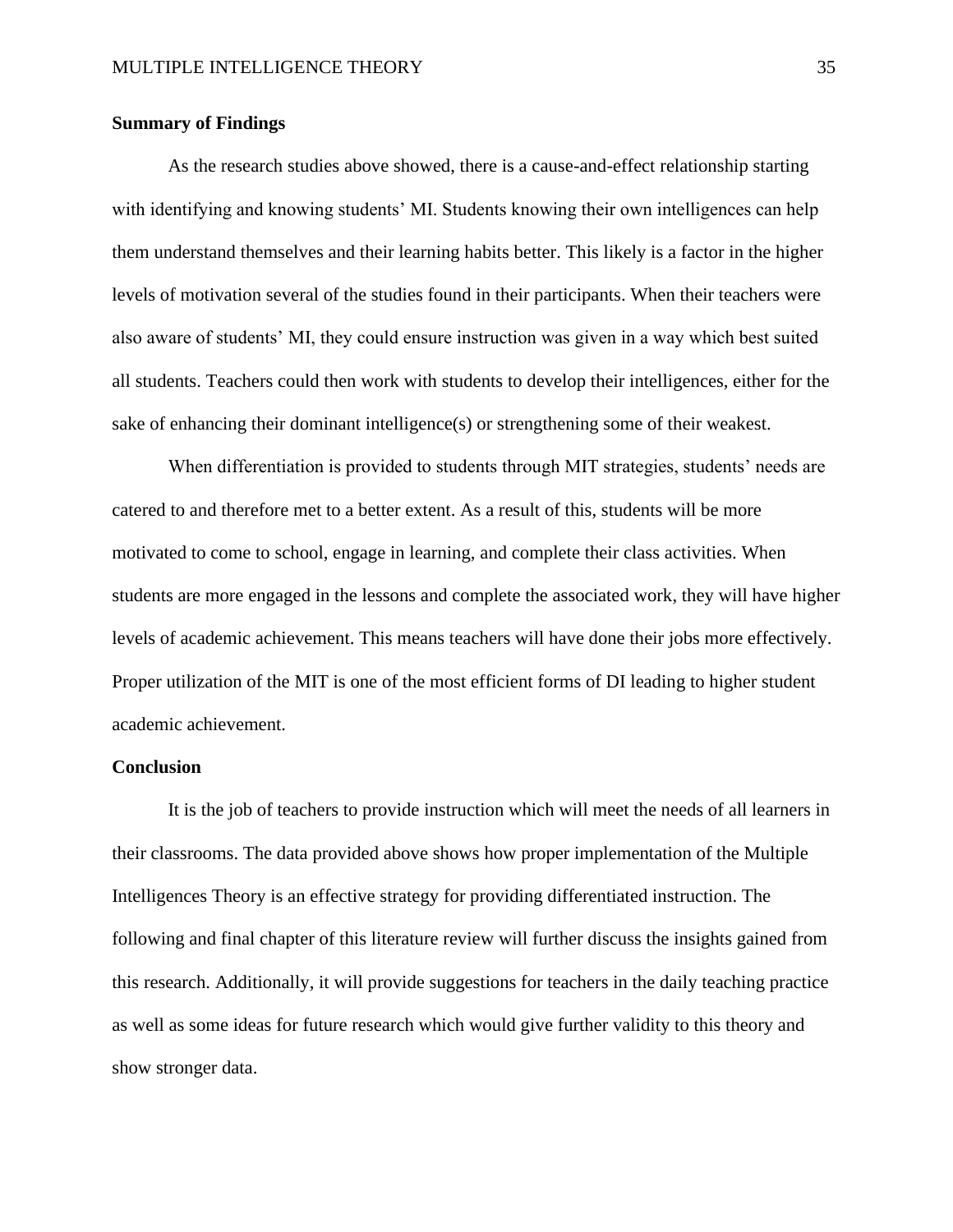#### **Chapter Three: Discussion, Application, and Future Studies**

All of the studies described above showed a positive trend in student achievement. Though the amount varies between the studies, each was positive to an extent. This literature review first provided several research studies which spoke about the importance of MI identification in students and showed how the intelligences can be developed. It then discussed how the attitudes and motivational levels of students improved when the MIT was implemented in the classroom and showed the effects of these factors on student academic achievement. Educators should not ignore the data found from this research. This final section will discuss the insights gained from the studies, how teachers can and should apply this information to their professional practice, and give suggestions for studies to be completed in the future.

#### **Insights Gained from Research**

The potential outcomes on academic achievement provided by effective implementation of the Multiple Intelligences Theory show teachers should work to incorporate it into their lesson plans as much as possible. But even before higher academic achievement comes to fruition, there are other benefits for students. The research provided several new insights which teachers can and should keep in mind when writing lesson plans for their students. First, it is important for teachers to know the MI of their students and for the students to know their own strongest intelligences. Secondly, teachers should work with students to develop their intelligences. Both of these insights led to the others: effective implementation of the MIT in classrooms boosts student motivation and academic achievement.

In their publication, *The Longevity of Multiple Intelligence Theory in Education*, Adcock (2014) spoke about the timelessness of the MIT. Even in the 1800s, researchers were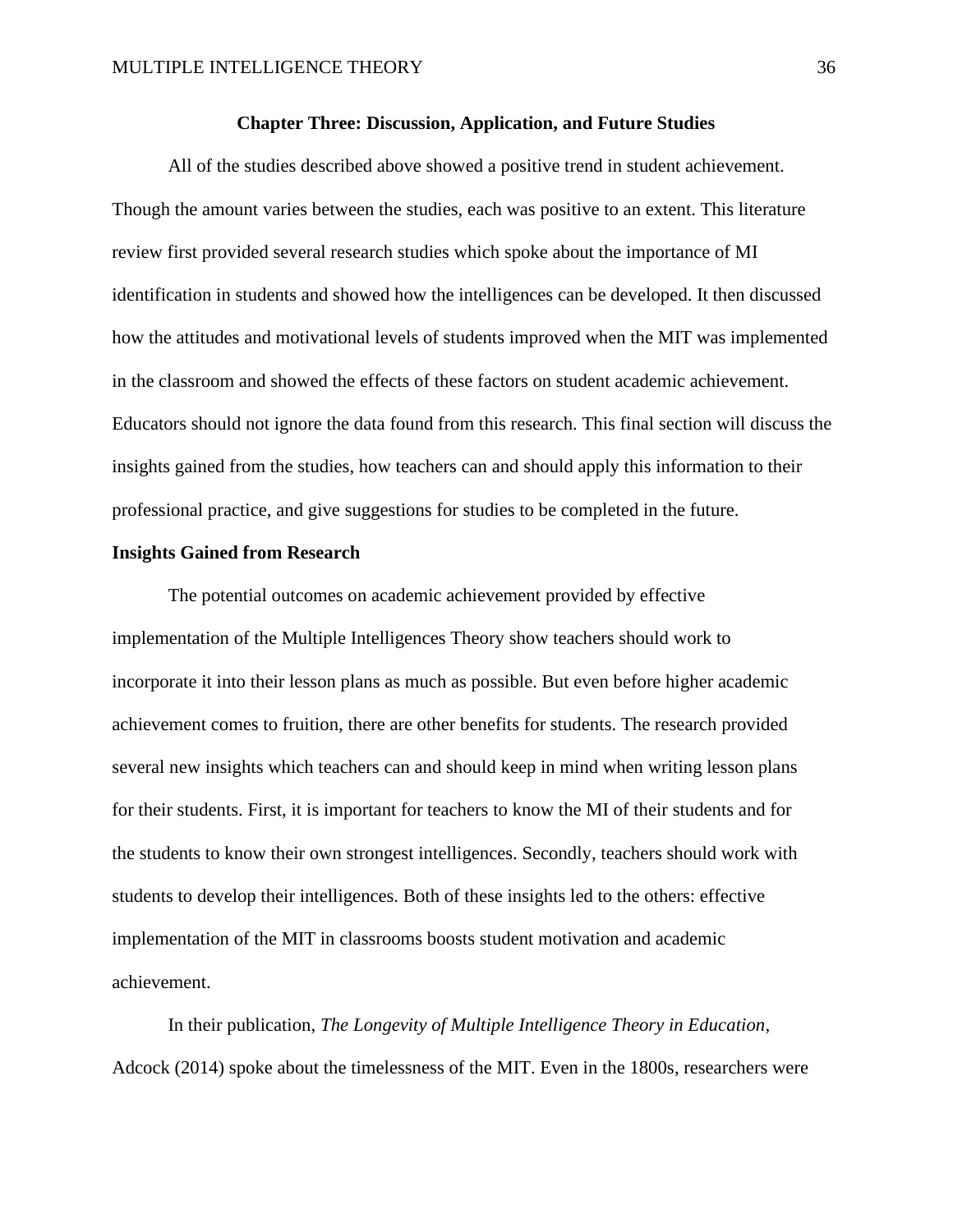#### MULTIPLE INTELLIGENCE THEORY37

suggesting students learn best when given information in multiple facets (Adcock, 2014). Even though this is not a new concept, many classrooms still struggle to provide quality DI through MI. In large part, this is due to many teachers' lacks of education on identifying and teaching to the intelligences. As some of the studies mentioned, students knowing their own strongest intelligences can help them in their education. Having a better understanding of themselves will help students become independent learners. Proper identification of MI in students will also inform teacher in their lesson planning.

With this same knowledge, teachers can work to help students develop their intelligences. Creating classroom activities that cater to the Multiple Intelligences Theory not only teaches students more effectively by meeting their needs better, it also encourages them to practice with the other intelligences. Doing so will foster and enhance some of the weaker intelligences in students. Encouraging students to develop other intelligences will help to create well-rounded pupils who will be more prepared for future education and living in society.

In part, being aware of and fostering their intelligences may be what causes the higher levels of motivation several of the studies also mentioned. Whether or not that is the cause, effective implementation of the MIT was also shown to increase motivation—an added benefit. Motivated students are typically much more engaged in learning and excited to be in school. While it seems likely, this increase in motivation may or may not be a large factor in the additional increase in academic achievement. Many teachers may see the benefits of implementing the Multiple Intelligences Theory in their classrooms through the academic achievement lens. However, they should not ignore the other benefits it can have on their students.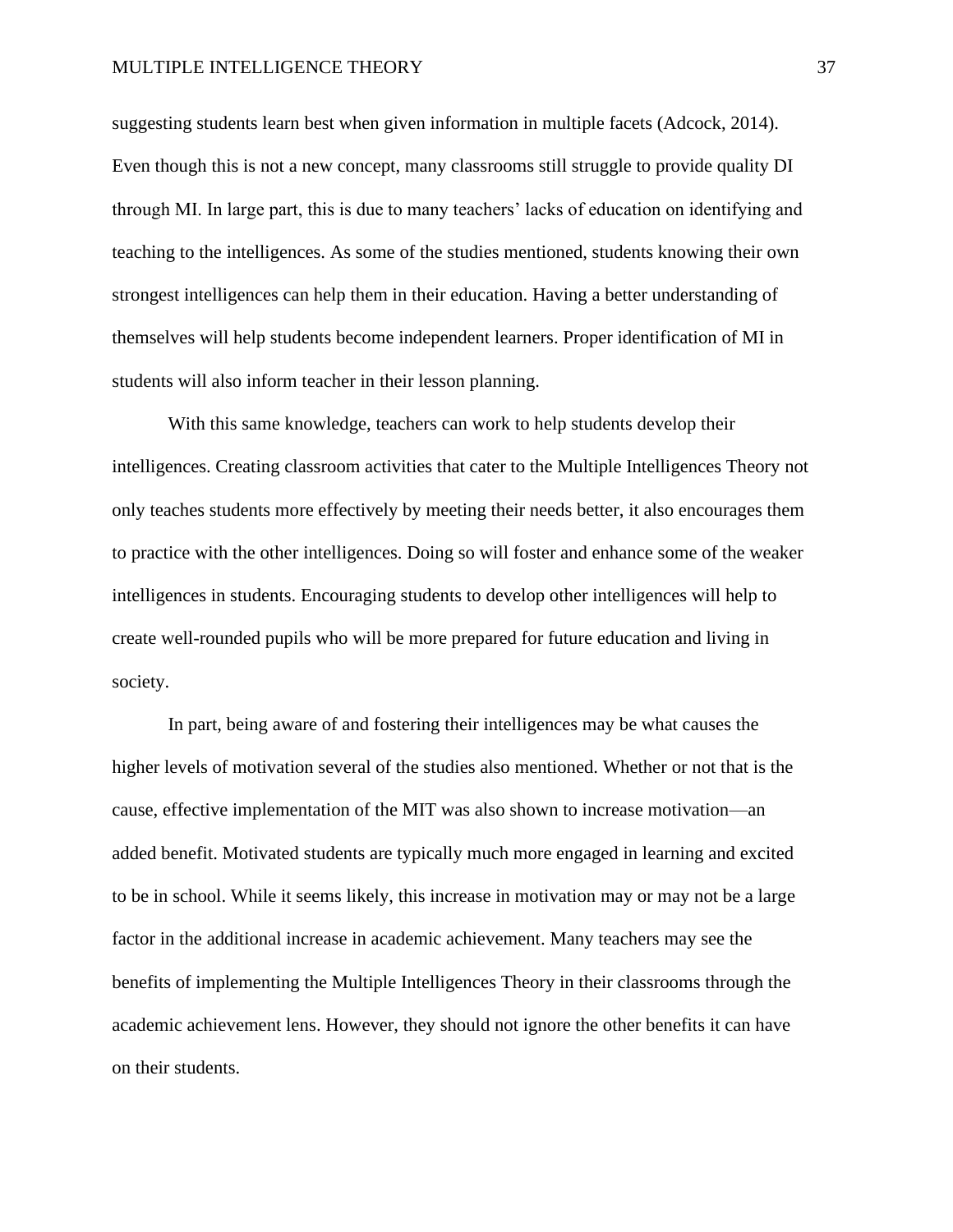That is not to say the higher levels of academic achievement are not important—they most certainly are. As previously stated, teachers are expected to teach each individual student in their classrooms to the best of their abilities. This includes using DI as a strategy to ensure all students gain mastery of the content. The research clearly shows when the MIT is purposefully introduced into classrooms over traditional methods of teaching, students are able to perform at higher academic levels. Once teachers have seen this research and know the benefits, they must figure out how they are going to apply this knowledge in their daily practice.

#### **Applications for Professional Practice**

The insights mentioned above create several realistic applications for teachers in their profession. First, teachers must be equipped with the proper training and strategies which encourage them to identify and develop their students' MIs. Second, teachers properly putting their training into practice will mean that they are able to engage and motivate their classes to a higher level. These higher levels of engagement and motivation will increase academic achievement.

Many teachers lack the training which courses such as the one described by Adcock (2014) provide. Only when given the proper training can teachers begin to effectively implement the MIT into their classrooms. They should do so by starting with a questionnaire or survey to help identify the intelligences of their students as several of the above studies did. This will guide them in writing lesson plans and creating meaningful activities for their classes. Additionally, when appropriate, they will be able to help students develop their intelligences, which will likely lead to higher levels of motivation and academic achievement.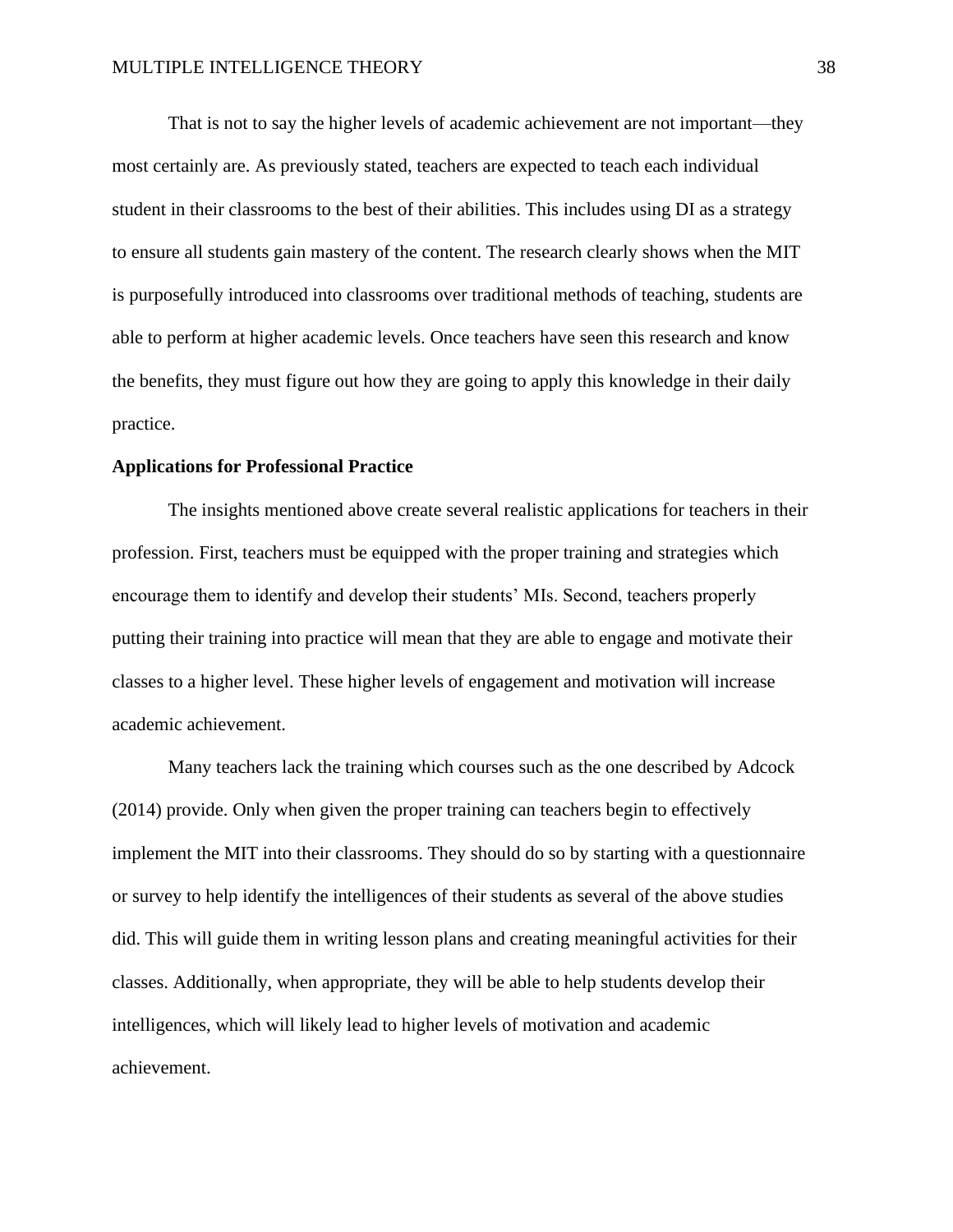The second application is proper implementation of the Multiple Intelligences Theory equips teacher to engage more of their students on a regular basis. Many of the teachers who participated in the course mentioned described by Adcock (2014) noticed when content needed to be re-taught, they could provide instruction it in a different way. It showed them which intelligences they needed to more intentionally teach to. It "helped them to think outside their comfort zones when developing learning activities and provided them with more tools for teaching" (Adcock, 2014, p. 53). Thinking outside of comfort zones is exactly what teachers must do to have a differentiated classroom. Not only does this cater to more intelligences, it will keep students who do not necessarily need the re-teaching more engaged and motivated.

When teachers apply the identification and development of intelligences in students, students will be more engaged. In turn, this will likely lead to higher motivational levels and therefore increase academic performance as shown by several of the previously discussed groups of researchers. Ensuring this level of DI through the MIT will provide students with a better education which will more sufficiently prepare them for their adult lives—the ultimate goal of education.

#### **Recommendations for Future Studies**

No research study is perfect, and the ones discussed in the above literature review have their limitations. As mentioned with several of them, the research would benefit from being expanded. A couple of the studies which researched the identification of MI in students are great foundations for future researchers to utilize the information already provided and design experiments. For those studies, to what extent did the identification of MI in students change their outlook on school, or how did their academics change once they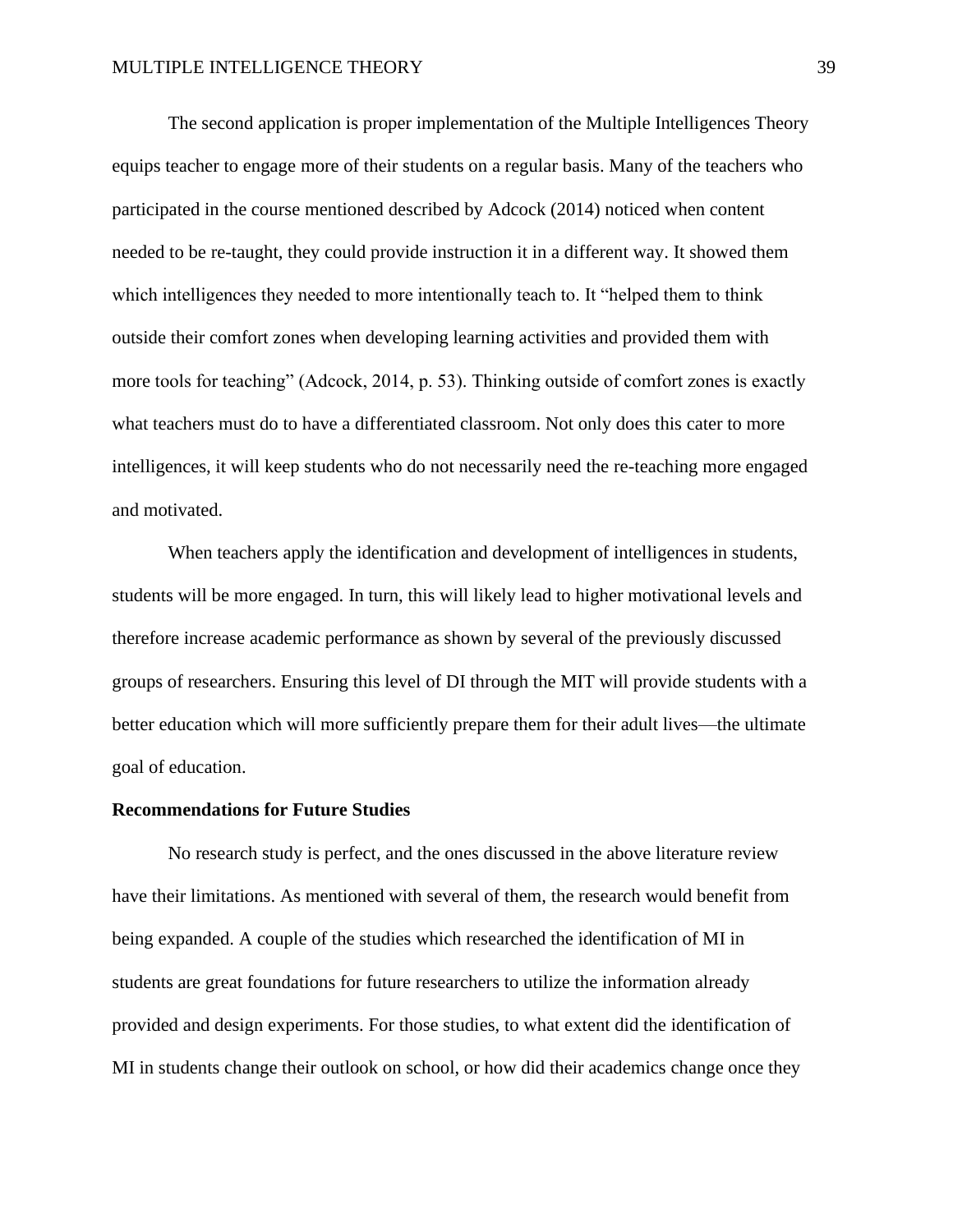were aware of the strongest intelligences? Having hard data on some of the benefits many of the researchers noticed would give more credibility to the effects of the MIT.

Several of the experimental studies were designed and executed very well. It would be interesting to take the same research questions and/or methodology and apply them to a broader spectrum. Many of them focused on specific ages of students or specific contents. Researchers could further their investigations by doing these experiments or studies on other content areas and in other age groups of students. This would give more validity to the effects of the Multiple Intelligence Theory across all ages and contents. An additional level could be added to compare the effects of the MIT in classrooms worldwide.

Another limitation mentioned in several of the studies is the concern of preparation. Planning for and implementing the MIT is extremely time-consuming for teachers, who likely already have too much to do. Further research could be done to see how this issue is or could be combatted. What types of activities will provide practice which could cater to several of the intelligences? Which activities have a high amount of buy-in time, but once students and teachers get into the routine of it, take little preparation and/or time and are highly effective? At what point, if any, do teachers get into the habit of implementing the Multiple Intelligences Theory and begin to do so as a second nature? This theory may be difficult and time consuming to start, but does the amount of time decrease as teachers become more comfortable? Research on this may provide teachers who feel overwhelmed at the idea of implementing the MIT with insight into what they could expect from the process. In conjunction with this, providing teachers with courses, such as the one described by Adcock (2014), or professional development to help deepen their understanding of their students' intelligences would benefit all.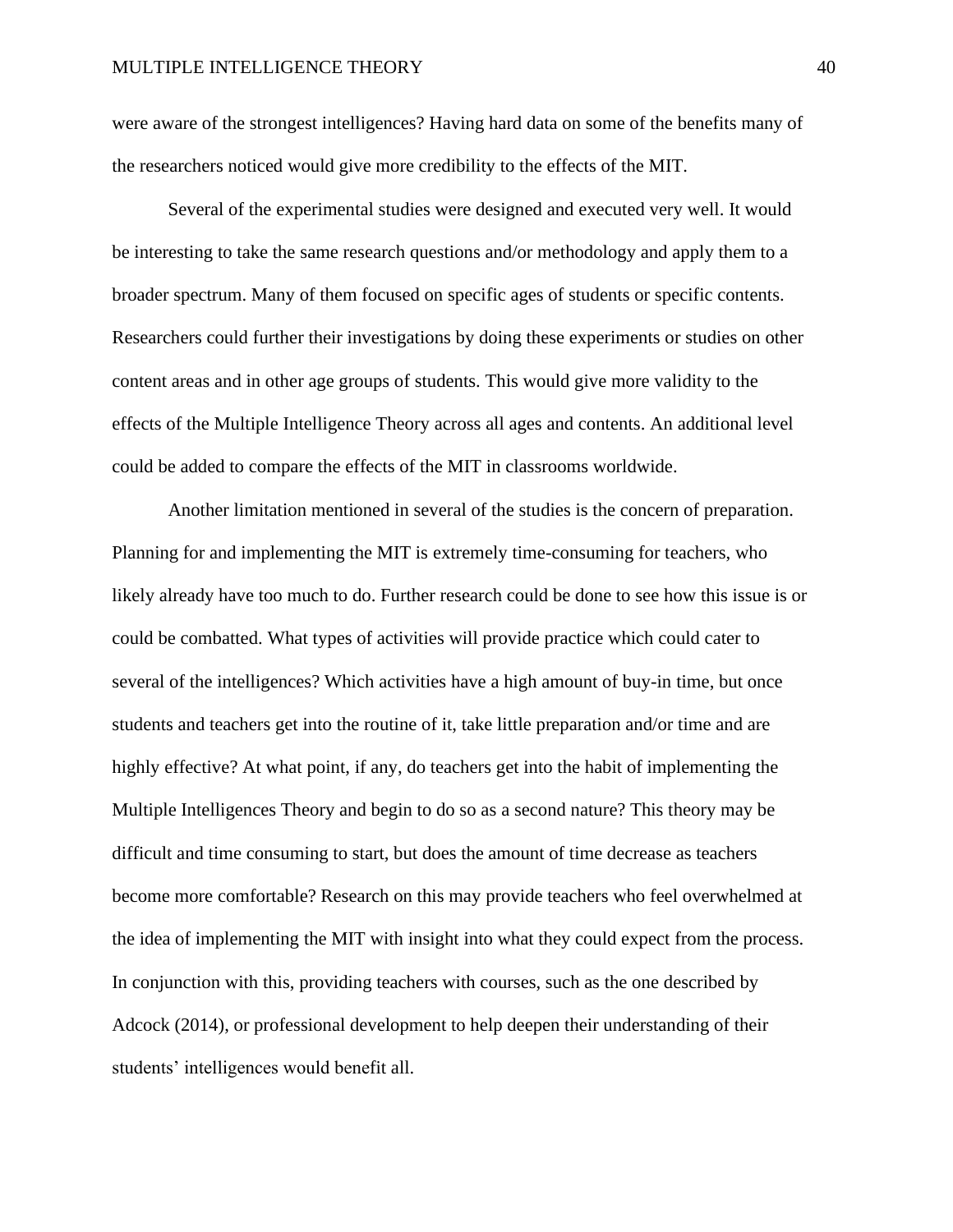## **Conclusion**

This literature review sought to answer the question: in light of what is known about DI, how can proper understanding, fostering, and implementation of the MIT in classrooms impact student motivation and academic achievement? The Multiple Intelligences Theory has been shown to have a positive effect on students in their academic achievement. This shows it is one of the most effective ways of differentiating instruction to meet the needs of all learners. It is clear the MIT has a consistently positive effect on the students who receive instruction aligned to it. It falls under the "waves of reform" Hargreaves and Goodson (2006) identified as one of their changes in education (p. 1). As shown by Adcock (2014), the idea of needing to provide information in multiple ways is not a new concept, though it does not always happen as frequently as it should.

The research studies analyzed in this review of literature provides teachers with data to show the importance proper implementation of the Multiple Intelligences Theory has on classroom. Overall, its identification in students can help them to become more independent learners, teachers can guide students in development of the intelligences, students will become more motivated, and they will be more successful academically. To conclude their article, Adcock (2014) states the MIT is important as it "addresses the diversity of learners" (p. 54). This is the goal of DI; to meet the needs of the vast array of students who are a part of the education system. It is imperative for teachers to effectively implement the Multiple Intelligences Theory in their classrooms.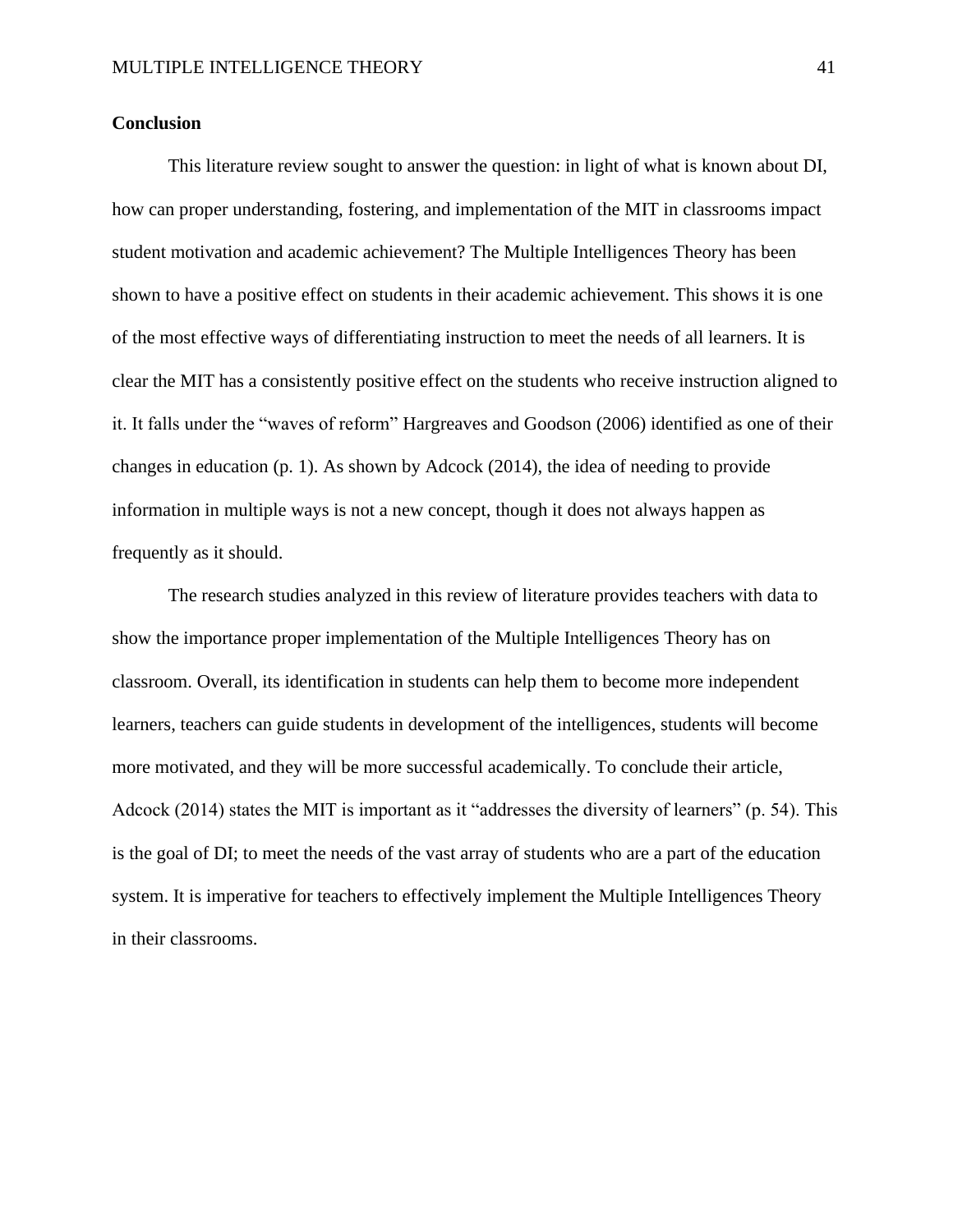#### **References**

- Adcock, P. K. (2014). The longevity of multiple intelligence theory in education. *Delta Kappa Gamma Bulletin, 80*(4), 50-57.
- Azid, N. H., Yaacob, A., & Shaik-Abdullah, S. (2016). The multiple intelligence based enrichment module on the development of human potential: Examining its impact and the views of teachers. *Malaysian Journal of Learning and Instruction, 13*(2), 175-200.
- Baleghizadeh, S., & Shayeghi, R. (2014). The relationship between perceptual learning style preferences and Multiple Intelligences among Iranian EFL learners. *Innovations in Education and Teaching International, 51*(3), 255-264. http://dx.doi.org/10.1080/14703297.2013.785250
- Barbulet, G. (2014). Multiple intelligences in the EFL class. *The Journal of Linguistic and Intercultural Education, 7*, 19-37,201.
- Batdı, V. (2017). The effect of multiple intelligences on academic achievement: A meta-analytic and thematic study. *Kuram Ve Uygulamada Egitim Bilimleri, 17*(6), 2057-2092. http://dx.doi.org/10.12738/estp.2017.6.0104
- Bordei, S., & Ghiaţău, R. M. (2014). The theory of multiple intelligences A key instrument for teachers for an active and differentiated learning in the knowledge based society. *Journal of Innovation in Psychology, Education and Didactics, 18*(2), 91-100.
- Brijlall, D., & Niranjan, C. (2015). Using manipulatives to support an embodied approach to learning trigonometry in a South African school: A case study. *Africa Education Review, 12*(3), 361.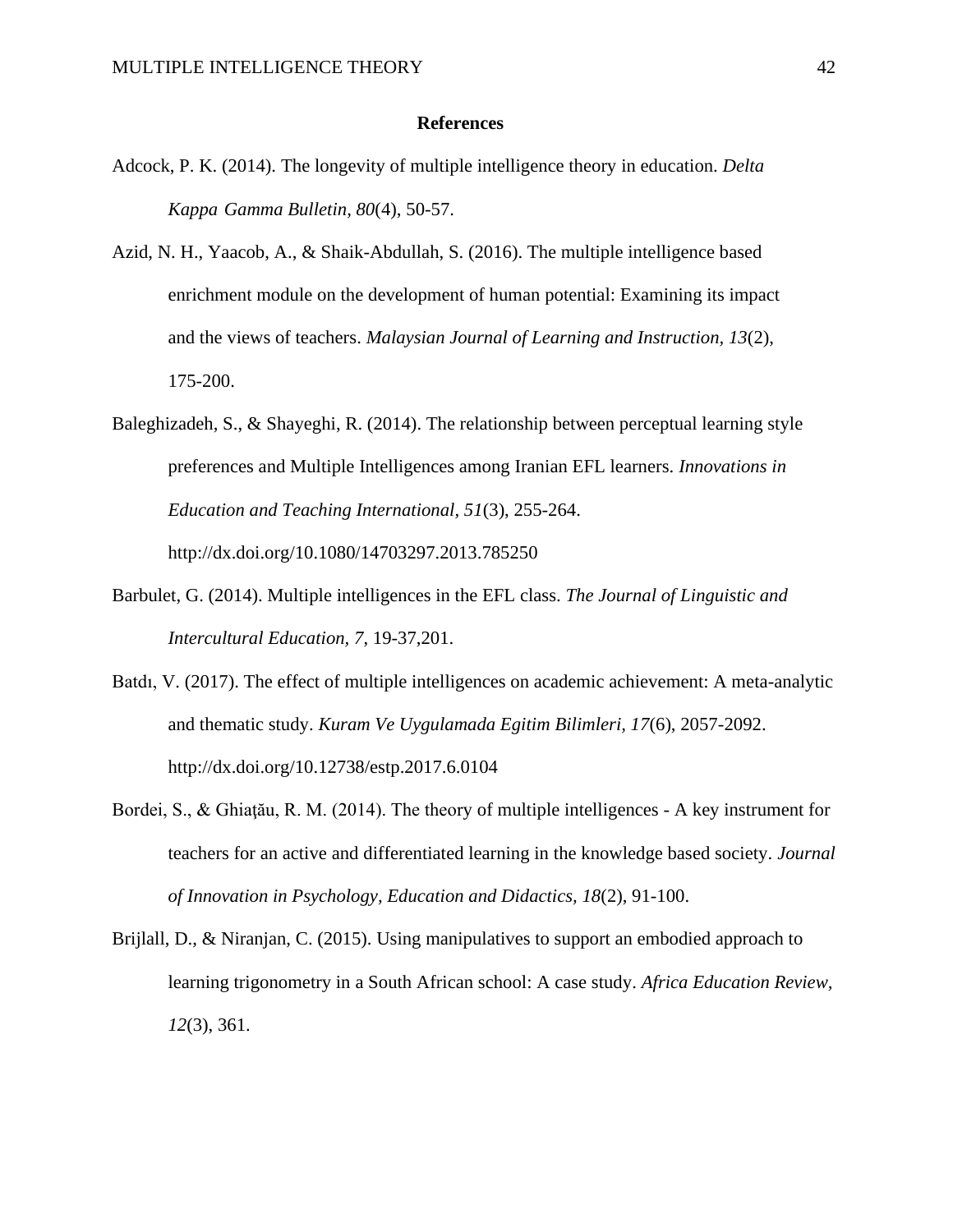- del Mora-Peréz, M. E., Fernández-García, L. C., & Guzmán-Duque, A. P. (2015). Videogames: Multisensory incentives boosting multiple intelligences in primary education. *Electronic Journal of Research in Education Psychology, 13*(2), 243-269.
- Dueñas Macías, F. A. (2013). Development of the distinct multiple intelligences in primary students through interest centers. *HOW*, *20*(1), 90–115.

Gardner, H. (1983). *Frames of mind: The theory of multiple intelligences.* Basic Books.

- Gardner, H. (1995). Reflections on multiple intelligences: Myths and messages. *Phi Delta Kappan*, *77*(3), 200–208.
- Heargreaves, A., & Goodson, I. (2006). Education change over time? The sustainability and nonsustainability of three decades of secondary school change and continuity. *Educational Administration Quarterly, 42*(1), 3-41.
- Heacox, D. (2002). *Differentiating instruction in the regular classroom*. Minneapolis, MN. Free Spirit Publishing.
- Inan, C., & Erkus, S. (2017). The effect of mathematical worksheets based on multiple intelligences theory on the academic achievement of the students in the  $4<sup>th</sup>$  grade primary school. *Universal Journal of Education research, 5* (8), 1372-1377.
- Leshkovska, E. A., & Spaseva, S. M. (2016). John Dewey's educational theory and educational implications of Howard Gardner's multiple intelligences theory. *International Journal of Cognitive Research in Science, Engineering and Education, 4*(2), 57-66. http://dx.doi.org/10.5937/IJCRSEE1602057A
- Luengo-Cervera, E. (2015). Learning styles and multiple intelligences in the teaching-learning of Spanish as a foreign language. *Enseñanza & Teaching, 33*(2), 79-103. http://dx.doi.org/10.14201/et201533279103